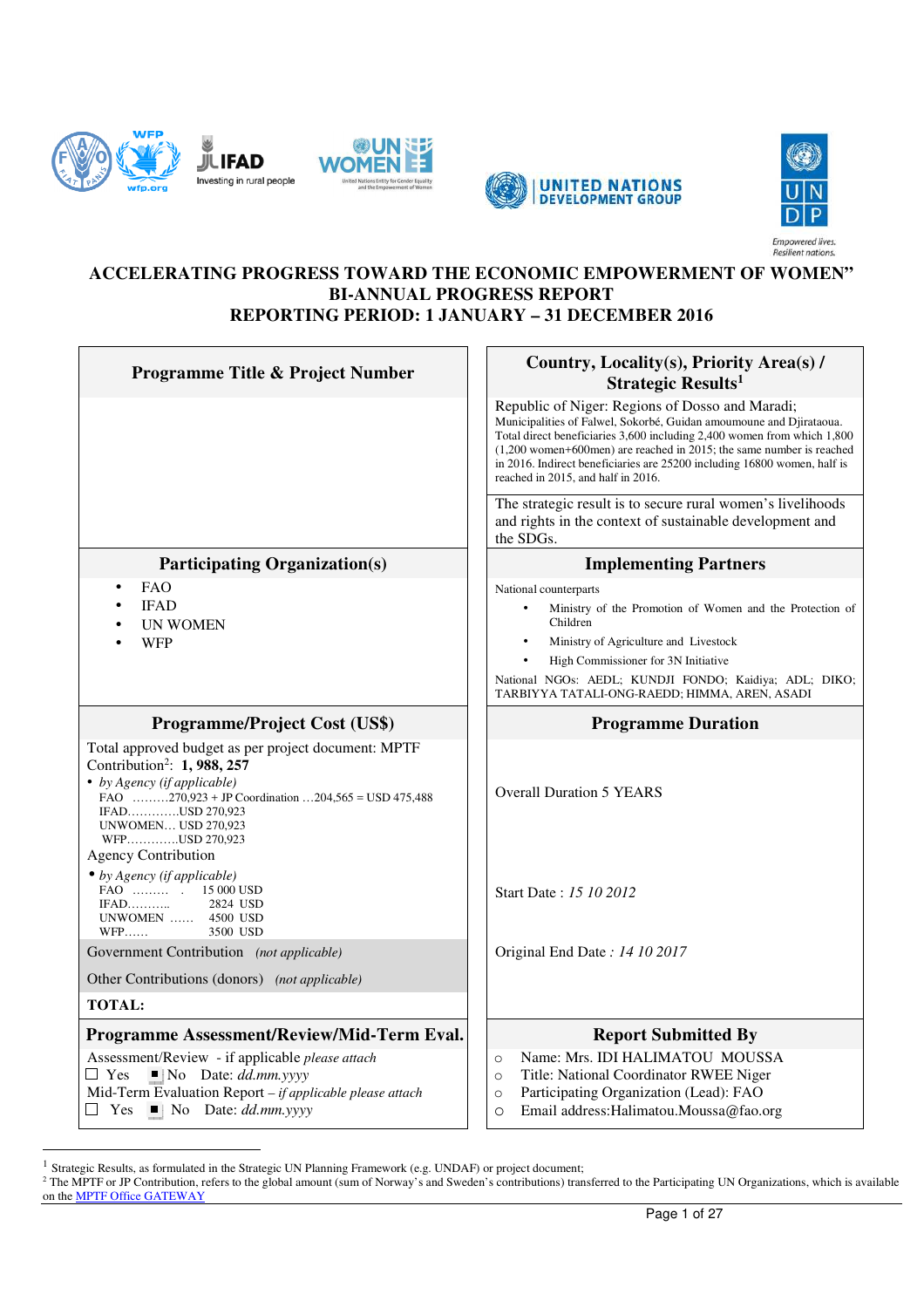# **Abbreviations**

**AEDL** : Action Educative pour le Développement Local (NGO)

**ADL :** Appui au Développement Local (Local NGO)

**APO**: Agricultural Producer Organization

**FAO:** Food and Agriculture Organization of the United Nations

**FFS :** Farmer Field School

**CRESA :** Centre Régional d'Enseignement Spécialisé en Agriculture

**CIPEL :** Centre d'Incubation et de Promotion du Leadership

**DACPOR:** Direction of Cooperative Action and the Promotion of rural organizations

**IFAD:** International Fund for Agricultural Development

**PO** : Producer Organization

**TARBIYYA TATALI-ONG-RAEDD : NGO R**AEDD Réseau d'actions éducatives pour un développement

durable (local NGO)

**UNDAF**: United Nations Development Assistance Framework

**UN WOMEN:** United Nations Entity for Gender Equality and the Empowerment of Women

**WFP**: World Food Programme

**RWEE**: Rural Women Economic Empowerment

**NGP:** National Gender Policy

**MPTF:** Multi - Partners Trust Funds

**WEAI:** Women Empowerment in Agriculture Index

**ACP : Afrique, Caraïbe, Pacifique / Africa, Caribbean, Pacific** 

**OIF : Organisation Internationale de la Francophonie/ : International Organization of Francophonie** 

**PAC-RC:** Programme d'Action Communautaire et Résilience Climatique/"Community action and climate Resilience program" is a government's programme financed by the World Bank

**OHADA** : Acte Uniforme Relatif aux Droits des Sociétés Coopératives" / Law on Cooperative Societies)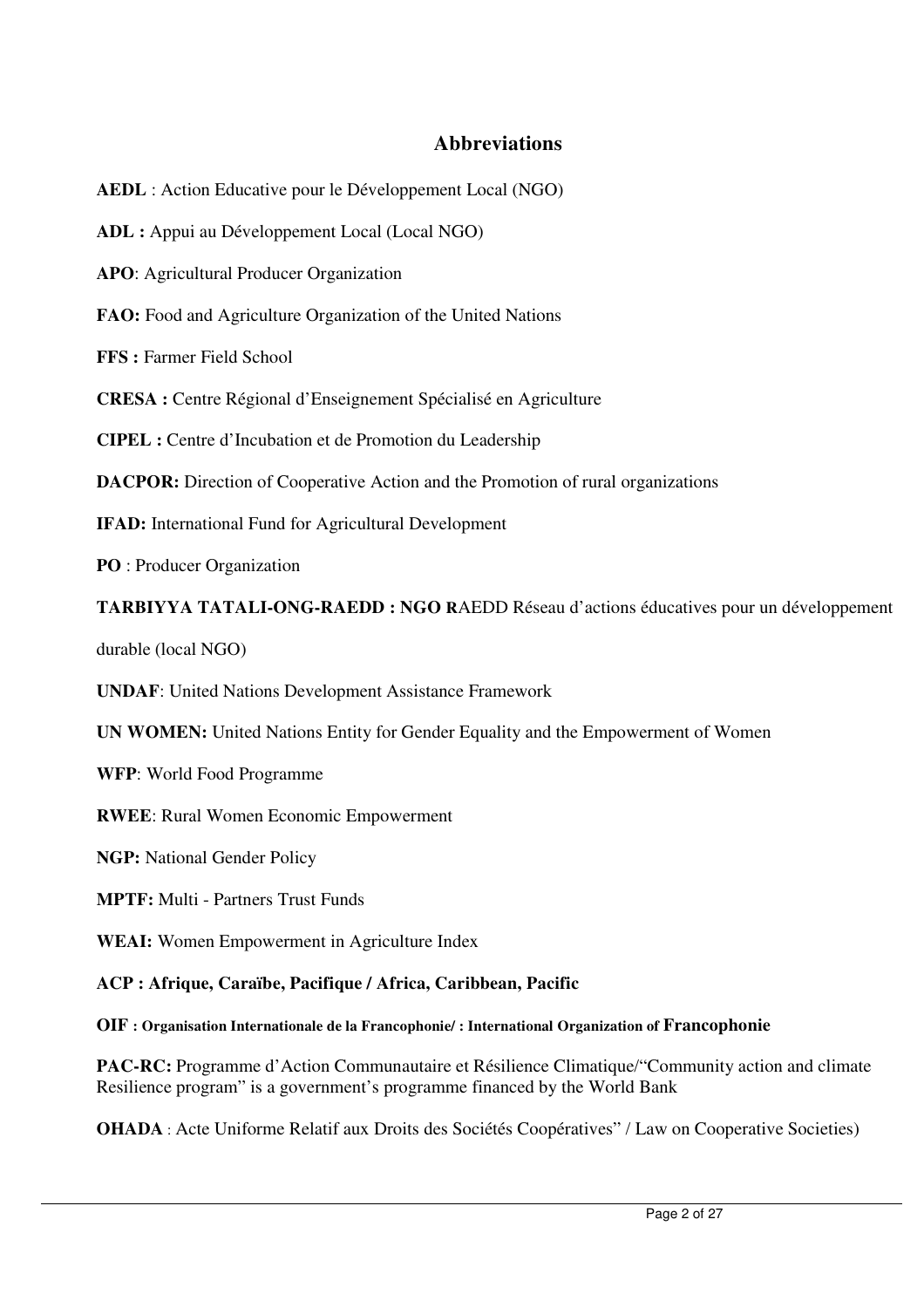### **EXECUTIVE SUMMARY**

The Joint Programme titled "Accelerating progress towards rural women's empowerment" (RWEE) has been established in November 2012 by FAO, UNWOMEN, IFAD and WFP. It aims at creating synergies among the four agencies while using their comparative advantage and institutional strength to support the efforts of the Government of Niger for women's empowerment and food and nutrition security. In order to capitalize on the joint impact, the four agencies are implementing their activities in the same villages.

Launched in April 2015 in Niger, activities for the RWEE Programme now cover 20 villages in the municipalities of Falwel and Sokorbé (region of Dosso) and Djirataoua and Guidan Amoumoune (region of Maradi). During 2016, a number of initiatives were implemented, including the following:

- Support and monitoring for one hundred and twenty (120) Dimitra Clubs (6 per village, total of 3,600 members, including 2,400 women and girls). The activities of Dimitra Clubs benefit 18,000 (including 12,000 women) people in 20 villages in the four municipalities targeted by the RWEE Programme;
- A Forum on the Dimitra Clubs was held in May 2016 to have an in-depth overview of their activities in Niger and other countries and to show their impacts in the framework of several projects and programmes, including RWEE;A baseline survey was conducted using the WEAI tool and the report was disseminated among stakeholders;
- Action plans to set-up seven Farmer Field Schools (FFS) prepared, followed by the presentation of the plans (May 2016) in the municipality of Djirataoua; FFS updated action plans in Falwel; awareness-raising of the technical agents from these municipalities and of the Dimitra Clubs leaders on the methodological alliance developed between the FFS and the Dimitra Clubs.
- Monitoring of training, directory of farmers' organizations and Dimitra Club members belonging to POs, facilitation/awareness-raising of the OHADA Act in the 5 villages of Falwel;
- Dissemination of the results of the baseline study on Knowledge, Attitudes and Practices and Households Dietary diversity score survey report conducted in Falwel; facilitation of nutritional education sessions and cooking demonstration at community level.;
- Distribution of improved seeds to 700 beneficiaries of whom 500 women; Distribution of pastoral kits (a kit of two female goats by woman and a goat male for 5 women) for 350 vulnerable women;
- Six multipurpose platforms (grinding and threshing machines) installed in 5 villages in the Maradi region to benefit 5,000 women; acquisition of 7 plots of land for the construction of stores (room)for the installation of the multipurpose grinding and threshing machines; construction of 6 stores for the day to day running of the grinding and threshing machines; even (7) multipurpose l platforms installed in 6 villages of the commune of Jirataoua in the region of Maradi from which 7,000 women can benefit when they are operational when repaired.
- Eight (8) functional literacy centers created with 250 participants (220 women and 30 men; training of 7 committees members responsible for the management of multifunctional platforms);
- Setting up the school voucher pilot in the municipality of Falwel (region of Dosso); two joint supervision missions by the Technical Committee; Several meetings of the Technical Committee (ordinary monthly meetings and four (4) extraordinary meetings to plan, monitor and discuss problems encountered; several initiatives for resource mobilization; setting up a platform for exchange with partner NGOs;
- Contribution of the Vice-Chair person of the Steering Committee (Deputy Secretary General of the Ministry for the Promotion of Women) at the side event organized during Commission on the Status of Women on March 8, 2016 in New York.
- Participation of the National Coordinator to the Forum to promote entrepreneurship for Women and Youth through South-South and Triangular Cooperation, jointly organized by ACP, OIF and FAO in February 2016 and to awareness-raising and advocacy activities during the European Development Days organised by the European Union held in Brussels in June 2016;
- Self-assessment workshops at municipalities of Falwel and Djirataoua to ensure greater ownership of the programme at local level and collect feedback on the process and the results through the Dimitra Clubs.
- Self-assessment workshop at national level.
- Organization of the celebration of Rural Women's Day in Falwel.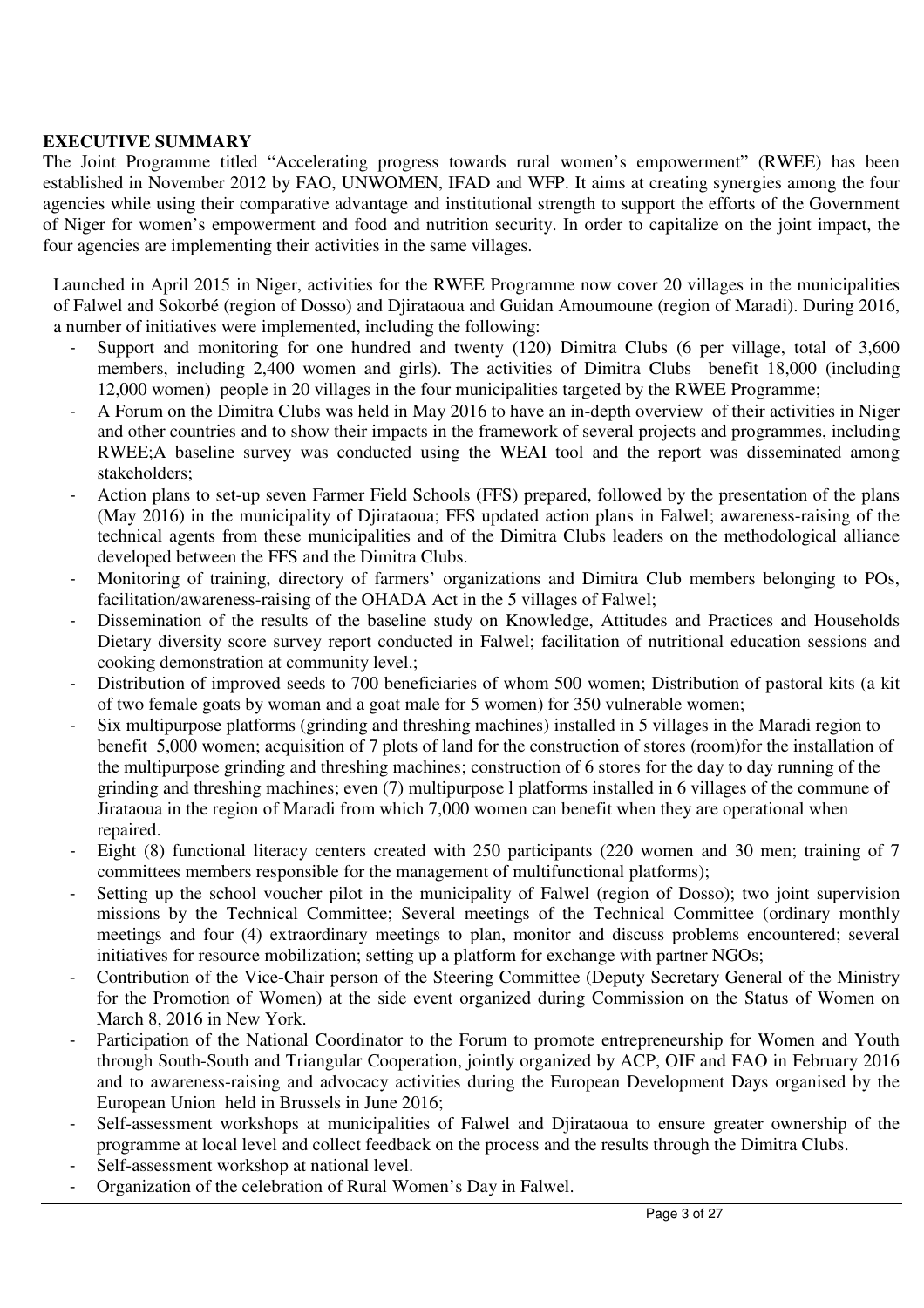### **Purpose**

The joint programme on "Accelerating Progress towards the Economic Empowerment of Rural Women" (RWEE) aims to improve rural women's livelihoods and rights in a sustainable manner, bearing in mind the post-MDG objectives. Four key results have been identified:

Outcome 1: Improving food and nutrition security for rural women

Outcome 2: Increasing incomes for rural women to enable them to meet their needs

Outcome 3: Strengthening rural women's leadership and their participation in rural institutions and in the development of laws, policies and programme

Outcome 4: Creating an enabling policy environment for a gender sensitive approach to the economic empowerment of rural women

The RWEE joint programme is a contribution by the United Nations system to the development objectives of the Government of Niger. It is perfectly aligned with the following policies and strategies:

(i) Sub-programme 2 and 3 of the 10-year National Gender Policy plan 2009-2018; the vision of Niger's national gender policy is one of "building, together with all stakeholders, a society without discrimination, where men and women, girls and boys have the same opportunities of participating in its development and enjoying the benefits of its growth". In order to implement this policy, a ten-year plan (2009-2018) was drawn up, divided into four<sup>3</sup> (4) subprogramme<sup>4</sup>s., The JP RWEE contributes to the implementation of sub-programme two (2) and sub-programme three (3).

 (ii) The *communes de convergence (coming together in local municipalities)* approach of the 3N Initiative (Nigeriens feed Nigeriens). The Government has introduced its 3N Initiative in 2011 to increase the country's resilience to food crises and reduce poverty through agricultural reform. Within this framework, the approach of the "communes de convergence" has been developed to accelerate the achievement of the MDGs. According to this approach development actors should conduct complementary activities in the poorest geographical areas to reduce vulnerability, maximize impact and ensure continuity between humanitarian and development interventions.

The programme is also aligned with the development objectives: Thematic Area 1 (resilience), 2 (social development and human capital) and 3 (governance, peace and security of the United Nations Development Assistance Framework (UNDAF-2014-2018) of Niger<sup>5</sup>, in particular with its three cross-cutting themes: (i) attaining human rights by supporting the application of international conventions and exercising rights and the principles of rights by both rights holders and those who must ensure their enforcement; ii) promotion of equality and equity between men and women, through the exercise of their rights; iii) promotion of environmental sustainability through social mobilization; communication for behavior change; development of adaptation strategies.

<sup>-</sup> $3$  1.Sub-programme1: Equitable promotion of women's situation and social position; Sub-programme 2: Equitable promotion of women and men's potential and position within the household and market economies: Sub-programme3: Strengthening the effective application of the rights of women and girls, of the fight against gender-based violence and equitable participation of women and men in managing power; Sub-programme 4: Strengthening the intervention capacities of the institutional framework to implement the National Gender Policy (NGP), so as to achieve improved harmonization and synergy in gender interventions. –source: **Ten year NGP plan latest revised draft**

<sup>4</sup> RWEE contributes to following results of sub programmes:: **Result.2.1.1.1:** Reduction of women's working day from 16 to 8 hours, by reducing their household; **Result.2.4:** Recognition of women's socio-economic activities resulting in a rise in their status and their effective involvement in decision-making on issues regarding household finances and the market economy; **Result.1.1.2:** Women's technical and financial capacities are strengthened and they have better access to economic opportunities; **Result.2.2.1.3.1**. The visibility of the organizational capacity of women and men strengthens their individual and collective leadership for the equitable promotion of their social position in the family and in the community; **Result.3.1.1.2.** All socio-economic groups of the population, including communities, households, children, men and women, vulnerable and marginalized groups, are informed about all their human rights.

<sup>&</sup>lt;sup>5</sup> United Nations Development Assistance Framework (UNDAF-2014-2018), http://planipolis.iiep.unesco.org/upload/Niger/Niger\_UNDAF-2014-2018.pdf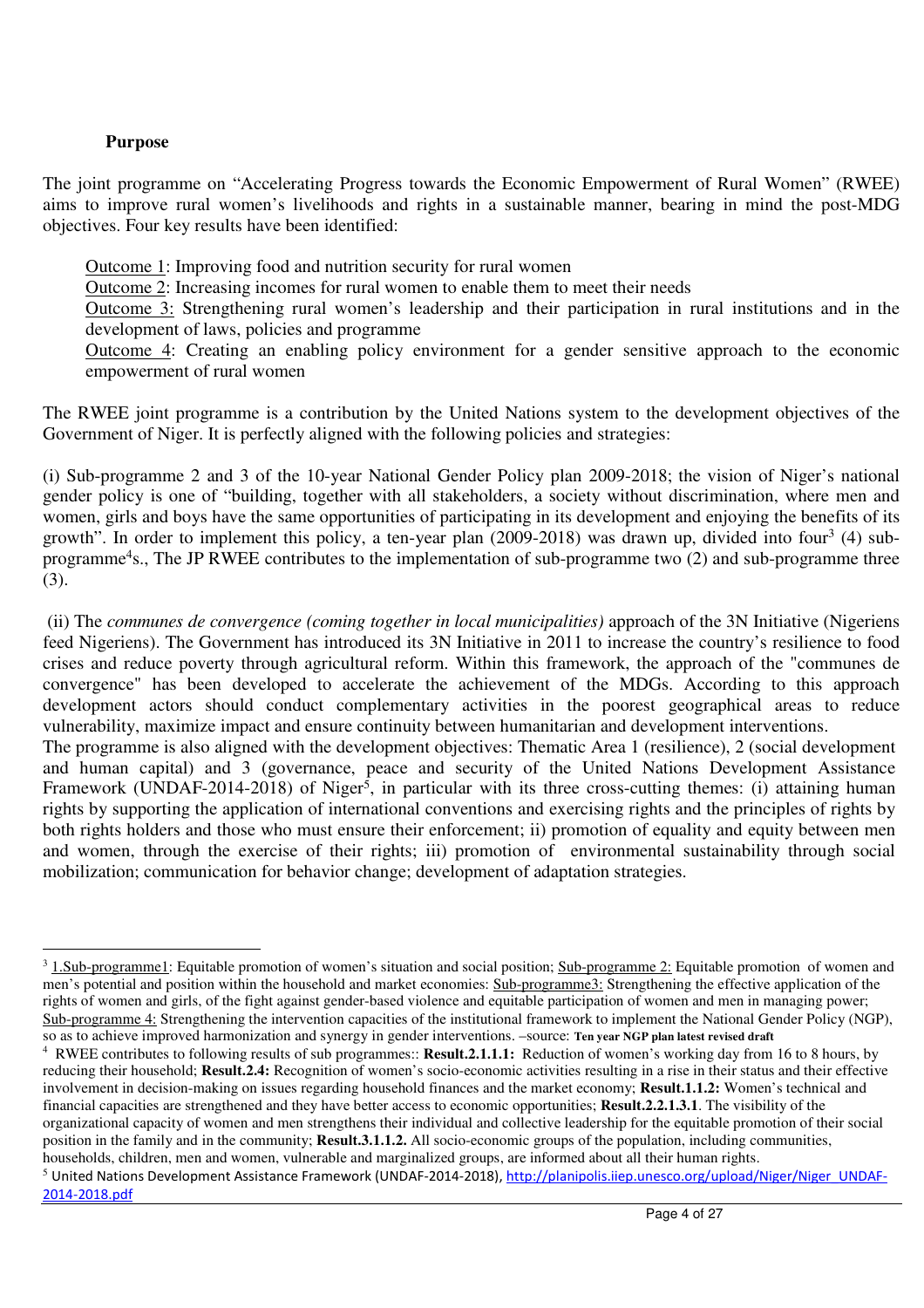# **I. Results**

# **i) Narrative reporting on results:**

In Niger, the programme targets 3600 direct beneficiaries and their households, adding up to 25,200 beneficiaries in total. Of those direct beneficiaries, two-thirds (2,400) are women and girls and 1,200 are boys and men. The Programme activities in the field started in April 2015. The results obtained are described below according to performance indicators, classified according to the desired outcome.

### **Outcome1: Rural women have improved food and nutrition security**

In order to improve rural women's food and nutrition security, the programme is not only working to ensure that rural women have increased access to resources, assets and services crucial to their food and nutrition security, but that they have increased capacity to strengthen local reserves of food security and agricultural production.

#### **Output 1.1***:* **Rural women have increased access to resources, assets and services crucial to their food and nutrition security.**

This outcome will be achieved by strengthening or creating capacities for rural women and their organizations in the areas of: access to information and participatory communication, nutrition and improved crop techniques.

In 2016, **training on access to information and participatory communication and the functioning of Dimitra Clubs** enabled 3,600 club members (2,400 women and 1,200 men) to strengthen their organizational capacities through development of leadership skills such as public speaking, analytical thinking, concise analysis and expression of ideas, problem-solving, etc. This Dimitra training has enabled them to fully play their role as entry points in all the activities set in place by the RWEE Joint Programme and has benefited all the members of targeted households, estimated at 18,000 people. As a reminder, in 2015, such training initiatives had involved 1,680 women. This year training has been provided by FAO, in partnership with local NGO AEDL.

**Training on nutrition** aims to improve household nutrition practices (food, hygiene and sanitation). The Nutrition education sessions were carried out between January and June 2016 in the 5 villages of Falwel, benefiting 900 people including 600 women. The nutritional education was carried out by FAO, in partnership with a local NGO Kundji Fundo. Kundji Fundo trained 10 (2 women and 8 men) supervisors from the Dimitra Clubs and 20 (13 women and 7 men) Dimitra Club' leaders. The leaders facilitated then the discussion on nutrition in their community following the Dimitra club's approach. Community cooking demonstrations were also held, as part of the approach. In each village, three sessions were organized, during which 5 recipes based on local products were demonstrated. A total of 15 cooking demonstrations were held, to show that diets can be diversified using local products. Beneficiaries from Falwel reported that the nutrition education sessions and cooking demonstrations, conducted using the Dimitra Club participatory approach, have helped to improve their diets, and gain more knowledge on the importance of having à good nutrition and hygiene practice.

**For the strengthening of crop techniques**, the aim was to increase agricultural production and competiveness, so that vulnerable households had a productive resource base. The programme was set out to improve rural women's access to farm inputs (high quality seeds, small Livestock kits etc.), supported by trainings through the Farmer Field Schools' approach.

**The distribution of improved seeds** was handled by IFAD, in partnership with local association HIMMA, both in Falwel and Djirataoua. In 2016, 700 beneficiaries from these two municipalities, including 500 women and 200 men, received improved cereal seeds (millet: 2 300 kg, sorghum: 200 kg) and pulses (groundnuts: 5 200 kg, sesame: 2 000 kg, cowpeas: 4 300 kg). The 700 beneficiaries received training on usage of different types of seed distributed, in order to improve their level of knowledge on the subject. Follow-up activities focused on identifying the farmers who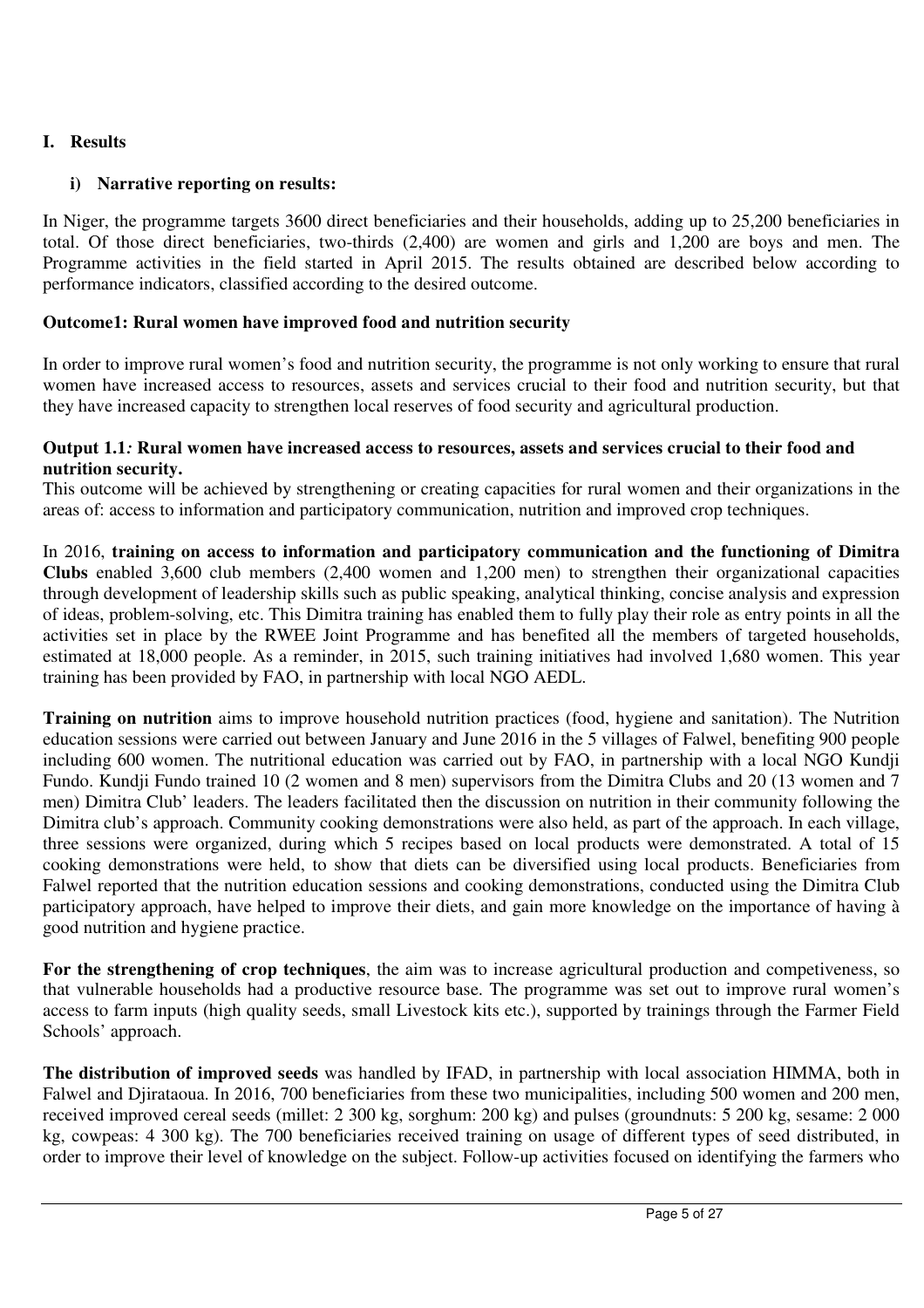were sampled for agronomic crop monitoring, use of plate meters and evaluation of harvests, producing the results shown below.

| <b>Falwel</b>                                                                                                                                                                                                                                                                                                                                                                                                                                                                                                                                                                                                                                                                                                                                                                                                                                                                               | Djirataoua                                                                                                                                                                                                                                                                                                                                                                                                                                                                                                                                                                                                   |
|---------------------------------------------------------------------------------------------------------------------------------------------------------------------------------------------------------------------------------------------------------------------------------------------------------------------------------------------------------------------------------------------------------------------------------------------------------------------------------------------------------------------------------------------------------------------------------------------------------------------------------------------------------------------------------------------------------------------------------------------------------------------------------------------------------------------------------------------------------------------------------------------|--------------------------------------------------------------------------------------------------------------------------------------------------------------------------------------------------------------------------------------------------------------------------------------------------------------------------------------------------------------------------------------------------------------------------------------------------------------------------------------------------------------------------------------------------------------------------------------------------------------|
| • Groundnuts have a yield of 766 kg/ha compared with an<br>average in the area of 236 kg/ha during the previous farming<br>season. These seeds led to an increase in the <b>order</b> of<br>$225.95\%$ .<br>Cowpeas have a yield of 388 kg/ha, compared with 135 kg/ha<br>recorded in the area during the previous farming season,<br>producing an increase of 187.40%.<br><b>Sesame</b> has a yield of 360 kg/ha, compared with an average of<br>300 kg/ha, so an increase of $20\%$ .<br>In the case of <b>millet</b> , it was not sown, due to the fact that the<br>$\bullet$<br>cultivable areas were not available, since farmers had already<br>used them to plant their local seed, when the millet seeds were<br>distributed throughout the communities of the municipality of<br>Falwel. The millet was therefore stored and waits for the<br>following rainy season to be planted | <b>Groundnuts:</b> the yield is 212.69 kg/ha<br>$\bullet$<br>compared with 245 kg/ha the previous year,<br>making an increase of 23%.<br>Cowpeas: the yield is 161 kg/ha, compared<br>$\bullet$<br>with an average of 273kg/ha in 2015, hence<br>a decline of $58.97\%$<br><b>Millet:</b> the yield is 773.7 kg/ha, compared<br>٠<br>with an average in 2015 of 422 kg/ha,<br>showing an increase of $83.34\%$<br>Sorghum:<br>the sorghum<br>distributed<br>$\bullet$<br>exclusively in the Peul community of Tajaé,<br>in the municipality of Djiratawa, was not<br>sown and was only used for consumption. |

The 2016 farming season gave a satisfactory overall result in the programme intervention area. However, problems such as erratic rainfall, delays in the distribution of crops, crop pests and particularly the slow process of sowing, did not enable beneficiaries to obtain the results for which they had hoped: they have increased some crops as groundnuts and decrease of some as cowpeas in Djirataoua (see table above). The projected results were to increase crops at least 200% for all improved cereal seeds received while sorghum and millet we not sown.

**The small livestock kits** (goats and livestock fodder) were distributed by IFAD, in partnership with the local NGO AREN in the municipality of Falwel, and the NGO ASADI in the municipality of Djirataoua. A total of 770 goats were distributed (385 to each municipality) to 350 vulnerable women in the 10 target villages in the municipalities of Falwal and Djirataoua. This initiative involved giving each woman beneficiary a core breeding herd made up of two (2) female goats, and one (1) male goat for every five (5) women.

The free distribution of two (2) female goats to a single beneficiary was done for the first time in this area, as observed by the beneficiaries and the Mayor of Djirataoua. For this initiative to be successful and sustainable, periodic monitoring needs to be carried out, not only to avoid the animals being sold in the first months, but also to detect any cases of disease. There were 75 goats that died after being distributed in the 5 villages of Falwal according to the report of AREN. These mortalities are due to the ingestion of plastic waste in some cases. However, in the majority of mortalities cases are related to the problem of adaptability. When the russet-red goat is moved out of its environment of origin, it has difficulties to adapt. As evidence goats distributed to Djirataoua did not record mortalities because they remained in their environment of origin. It seems that the problem of adaptability is one of the leading causes of goat mortality. Indeed the WAAPP (Western African Agricultural Programme on Productivity) brought 3000 russet-red goats to Mali from Niger and there were more than 1000 cases of mortality. In Falwel, zootechnical inputs such a vaccines and food livestock were distributed and beneficiaries were trained in animal husbandry, but this did not occur in Djirataoua, where the slow pace and cumbersome nature of IFAD administrative procedures delayed the effectiveness of implementation.

**Training in Farmer Field Schools** (FFS) has been conducted by FAO, together with the decentralized services of the Ministry of Agriculture and Livestock, and the Ministry of the Environment.

Seven Farmer Field Schools (4 in Djiratawa and 3 in Falwel) were set up in 2016, involving a total of 114 women and 73 men. The annual review for 2016 revealed an unfinished process for most Farmer Field Schools, especially in Djirataoua. The problem lies in the fact that technical facilitators have failed to provide training, because FAO has not supplied the inputs in time. The Farmer Field Schools that have proved successful are those that have benefited from the commitment of technical facilitators involved in training. The 7 Farmer Field Schools have enabled women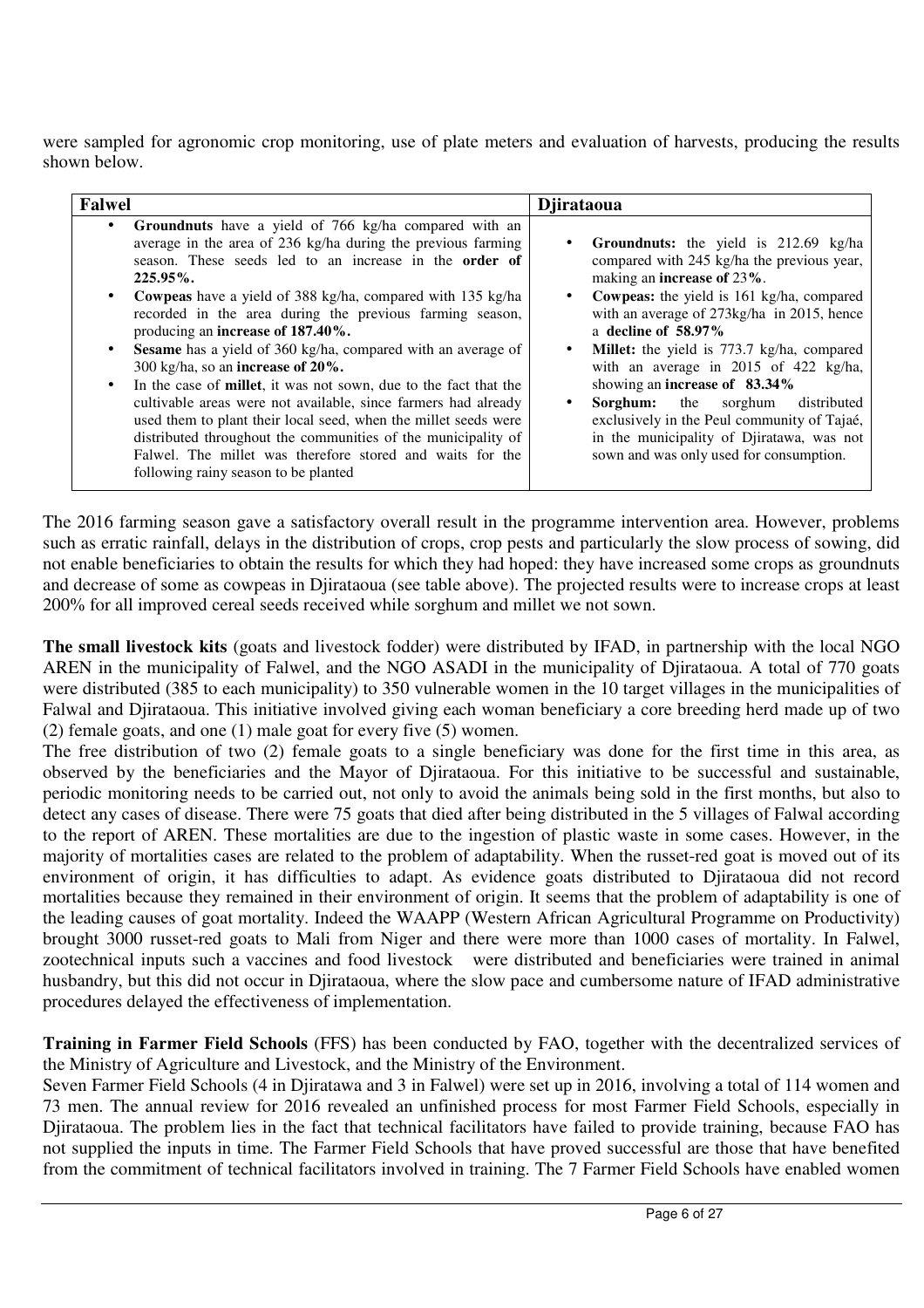and men to discuss and learn modern crop techniques and have enabled women to improve their knowledge, *see case study on Farmer Field Schools in the Annex*

### **Output 1.2: Rural women have greater capacity to enhance and control local food security reserves and their production.**

Here, the programme aims to strengthen the productive capacities of rural women by promoting and improving the processing and storage of food products, using innovative production technologies that are culturally and ecologically acceptable accepted by cultural norms). It also aims to strengthen the capacities of formal and informal POs headed by women, to foster joint management of productive assets and supply effective services to their members. To achieve this, two programme activities were planned for 2016: support to rural women in the form of kits for processing agro pastoral products, and training for formal and informal POs on gender-sensitive organizational analysis.

**Support with kits for processing agro pastoral products** is planned in 2017 by IFAD, together with a local partner (the National Institute of Agricultural research of Niger (INRAN) A participatory needs assessment process was conducted; a partner was identified to implement this initiative, and its technical and financial proposal is now being developed. ,

**Training for formal and informal POs in gender-sensitive organizational analysis** has been conducted by FAO, working together with the regional technical services of the Directorate for Cooperatives and Rural Organizations (DACPOR). As of today, a total of 44 female POs benefited 16 of them in Falwel and 28 in Djirataoua. These POs have a membership of 1,509 women ( . In 2015, 16 women's POs in Falwel had received support to raise awareness on community life and the Uniform Act on Cooperatives (OHADA = Organisation pour l'Harmonisation du Droit des Affaires / Organization for the harmonization of business law). In 2016, 28 women's formal POs in Djirataoua benefited from the training in gender-sensitive organizational analysis as a result of a need identified during awareness raising activities on community living nd the Uniform Act on Cooperatives (OHADA), carried out in 2015.

The programme seeks to measure the improvement of rural women's food and nutrition security by increasing the agricultural production of women farmers and enhancing household nutrition.

# *Increase the agricultural production of the farmers/ Percentage of women farmers who have increased their production.*

The quantities of groundnut produced (41.9 tones for Falwel and Djirataoua) are approximately 8 times those distributed (5.2 tones). 86% of women in the municipality of Diirataoua increased their production of groundnut, and 43.98% increased their production of cowpeas.

Number of interviews conducted during the 2016 annual review reveals that if these seeds had arrived on time, the output would be greater. *See case study 2 in the Annex* 

# *Improved nutrition within the household*

The objective is to support households to improve their dietary diversity, hygiene and sanitation practices. A baseline survey was conducted in December 2015 on a sample of 300 Dimitra Club members including 200 women (150) women and 50 young girls) on their knowledge, attitudes and practices (KAP) of good hygiene, sanitation, malnutrition and breastfeeding. A dietary diversity score of Dimitra Club members in Falwel has also been established. The study revealed that households of Dimitra Club members are generally large (with an average of 10 persons per household). Furthermore, it emerged that breastfeeding is widely practised in the project area. The percentage of mothers who breastfeed within one hour after birth varies from 50 to 100%, depending on the villages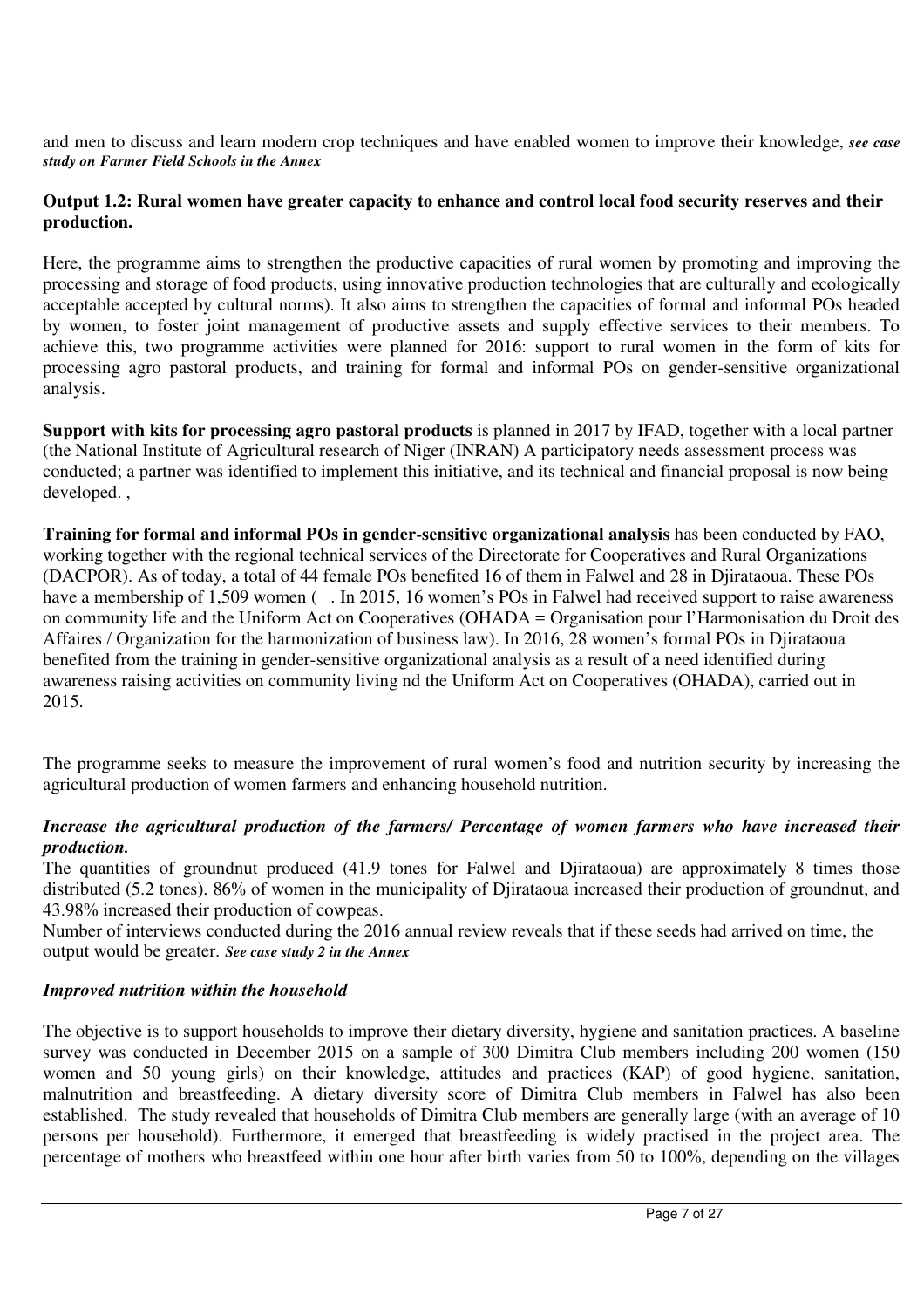and the type of household. However, only a few mothers are practising exclusive breastfeeding for six months, although they know of its importance.

The beneficiaries were able to identify signs of malnutrition especially among children under 5 years old, such as lack of energy, weak immune systems, weight loss and underdevelopment. The main causes are inadequate nutrition and diseases (malaria, diarrhoea). They stated that preventive measures known to combat malnutrition are exclusive breastfeeding and attending health centres. Regarding food variety, the average Household Dietary Diversity Score (HDDS)<sup>6</sup> of the 300 households surveyed is 3.8 out of 12 food groups. This study has shown that there are gaps in hygiene and sanitation practices. About 60% of the population in the project area are familiar with techniques for purifying water, and treating water through filtration is the most widely used practice. Results of the study reveal that 87% of the population wash their hands before eating and that about 47% wash their hands after going to the toilet, while 23% report washing their hands before feeding their children. Regarding sanitation, it emerged that 96% of households in the project area do not have latrines. Babies' faeces are disposed in the same way as those of adults, in the open air.

The results of the KAP and HDDS study helped to design the nutrition education sessions which aimed to improve overall nutritional practices (diet, hygiene and sanitation).

### **Outcome 2: Rural Women have increased income to secure their livelihoods and create wealth**

In order to make progress towards this outcome, the programme projected to support rural women in improving their entrepreneurial skills, develop value chains to help find markets for their products, and facilitate greater access to decently paid job opportunities, by achieving the following two outputs.

### **Output 2.1 Rural women have enhanced entrepreneurship skills and value chains to access markets for their products**

To achieve this result, plans are in hand to facilitate women's participation in the process of purchasing local products and in training for agribusiness.

### *Participation of rural women in WFP's Purchase for Progress programmes*

-

This initiative involves giving priority to purchasing local food products from rural women and men through Producer Organizations (PO), to supply school canteens. As part of the programme, WFP, working together with NGO Kaidiya and local education services, have since 2015 been implementing a scheme called "voucher in school". This initiative links school feeding with local agricultural production, teaming school canteens up with POs in the municipality. Activities targets women from POs and children using school canteens (including (1 453 girls) from 22 villages in the municipality of Falwel (region of Dosso).

### *Number of women's or mixed POs (with women in decision-making positions) participating in WFP Purchase for Progress programmes*

In 2016, more than 2 654 women from 26 women's groups participated in the programme for purchasing local food products. The voucher scheme to the school feeding programme in the municipality of Falwel has triggered a number of repercussions, especially in economic terms. This ripple effect has taken various forms, linked to improved sales and income generating opportunities for women PO members, job creation, consideration of the gender dimension, improved revenues for rural women and a community dimension, which is reflected in lively communication about the project, as well as increased participation and take-up. Impacts linked to the voucher scheme include increased agricultural production and cash injection into the economy.

<sup>&</sup>lt;sup>6</sup> The household dietary diversity score (HDDS) is meant to reflect, in a snapshot form, the economic ability of a household to access a variety of foods. http://www.fao.org/fileadmin/user\_upload/wa\_workshop/docs/FAO-guidelines-dietary-diversity2011.pdf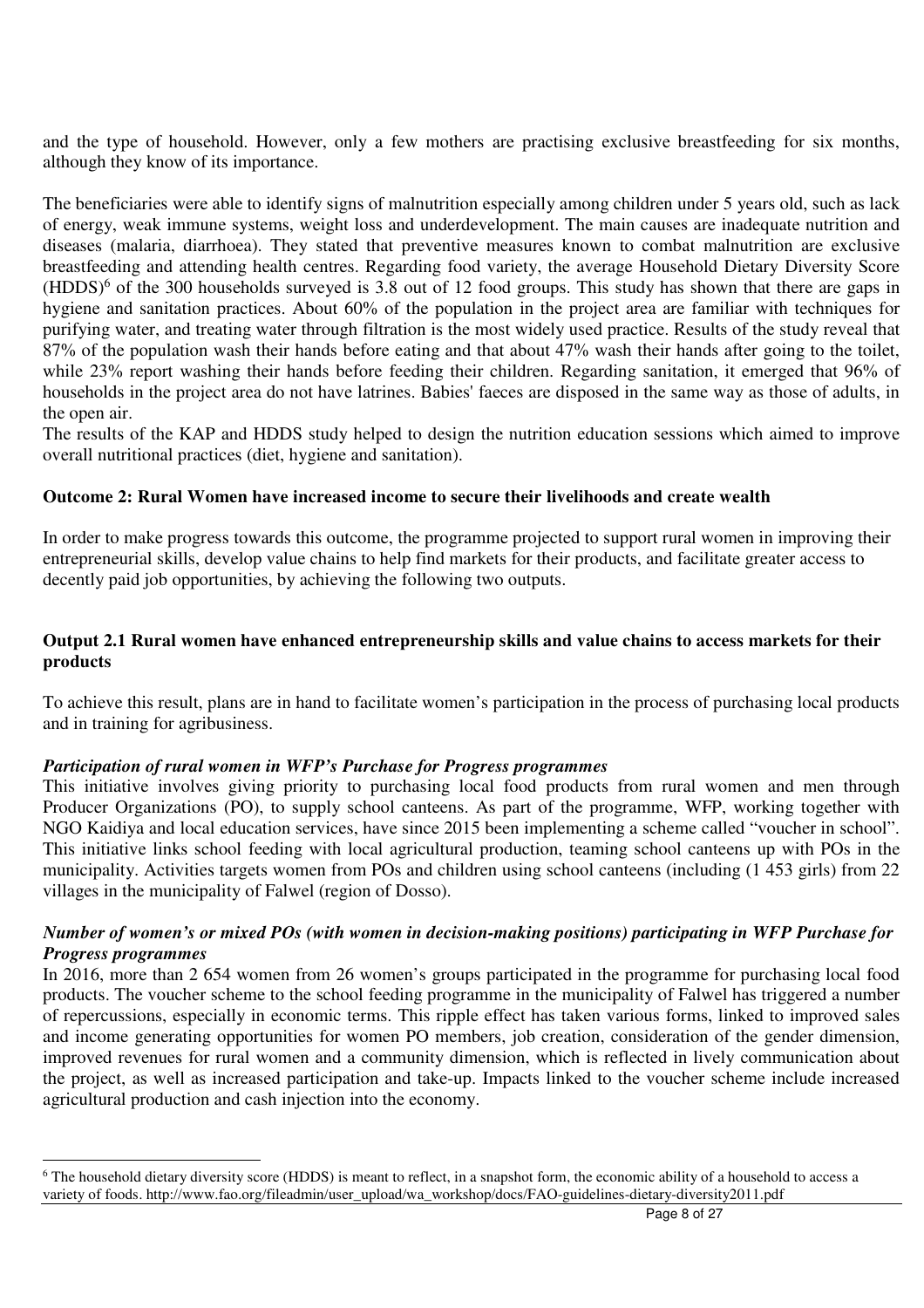**Agribusiness training for women's groups/formal and informal POs:** this activity has been planned for 2017. However, during the annual review for 2015, women called for support for functional literacy, so as to be able to better manage their individual and collective income-generating activities. UN Women, in partnership with NGO DIKO, has been particularly involved in implementing this initiative. A total of 16 literacy centers have received training in the 4 municipalities, involving a total of 400 learners – both men and women. Each center has a total number of 25 people enrolled, of whom 22 are women and 3 are men.

**Collectives Income Generating Activities (IGA) led by women:** In the area where the programme is being implemented, various collective initiatives are under way. Examples include the collective fattening of two bull calves in Tégoizé Koira on the initiative of Dimitra Clubs; extracting groundnut oil in the village of Namaroua, carried out by two women's group management committees, etc. Careful monitoring, together with consultation with the women themselves, will make it possible to identify where support is needed.

# **Output 2.2: Rural women benefit from greater access to decent wage employment opportunities**

To achieve this result, the programme plans to strengthen the capacity of women members of formal and informal groups, through social mobilization, collective action, participatory communication, good governance and leadership, and to make efforts to lighten their daily workload. In 2015 and 2016, the focus was placed on easing the work burden and promoting Income Generating Activities.

# **Lightening the workload of rural women**

As a reminder, as part of efforts to lighten women's workload, in 2015 ten (10) multipurpose platforms were purchased for the 10 villages where the programme is being implemented in the municipalities of Falwel and Jirataou, of which three were installed in the municipality of Falwel. In 2016, work continued to install the remaining platforms. As a result, seven multifunctional platforms have now been set up, including 6 in the 4 target villages in the municipality of Jirataoua (region of Maradi); and one in the municipality of Falwel, in the village of Kokoukou, which requested the platform during the annual review of 2015.

The annual review of 2016 revealed that in Djirataoua, only the platform in Namaroua is working, and in Falwel, only that in Tégoize is still active. These two are providing a valuable source of income for women and making a significant contribution to lightening their workload:

- Tégoizé koira: 15 000 FCFA and 6 100 kg sacks of millet, an ox and a total of 75 000 FCFA spent on maintenance.
- In Namaroua: platform has enabled 1 050 000 FCFA to be mobilized, and women have increased their savings to buy a second debunker.

To address the problem of the large number of non-functioning platforms, a number of recommendations were made at the December 2016 Stocktaking Workshop which, if put into practice, will enable women to benefit from these tools. These are:

- Repair platforms that have broken down;
- Strengthen women's capacities of maintenance of the platforms and equip them with toolkits;
- Add the missing accessories of some multifunctional platforms.

For the municipalities of Sokorbé and Guidan Amoumoune, a feasibility study was conducted to determine which suitable devices can be introduced in each village to women's lighten workloads.

Carried out in the 10 targeted villages (where there is a total population of 14,037), the study showed that other partners have already installed multifunctional platforms, hence communities have requested other tools to ease work burdens, namely carts, piped water systems, donkeys, etc. Unfortunately, the process was not completed, due to the slow pace of UN Women and their partners.

The programme seeks to measure the income' s increase of rural women to secure their livelihoods and create wealth by having Evidence of better quality of life and status of rural women; and by evidence of income generated by rural women's cooperatives from their sales to WFP and other markets.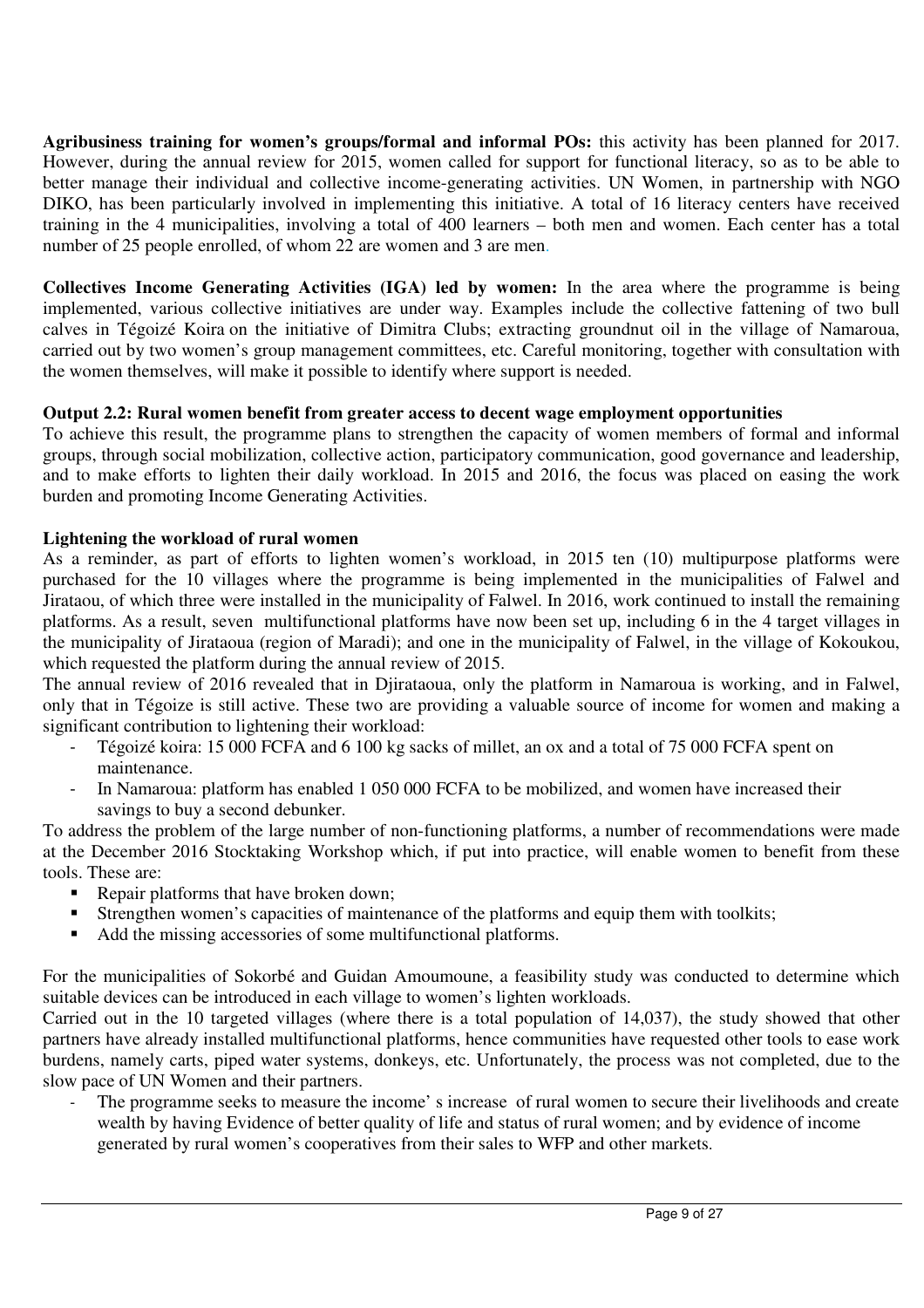As told in the concept note, the RWEE joint program in Niger is working (2015-2017) to ensure that the basic conditions for the economic empowerment of women in Niger are guaranteed such as: to improve schooling of the girls and the elimination of illiteracy of rural women; to improve the access to information, goods and the services for women, to reinforce the leadership of the rural women; to reduce the workload of women so as they have time to IGA, etc. The achievement of these basic conditions is going on; better quality and status of rural also. But, the availability of data collected in the intervention area which shows increase of income generated by rural women from their sales to WFP and other markets will be the focus of 2017; an important number of platforms needs to be repaired. So, efforts to achieve this outcome deserve greater support by strengthening existing systems (repairing platforms), strengthening women's participation in the WFP school feeding programme in intervention areas , and finding additional financial resources (for training in entrepreneurship and development of value chains) and better work on collecting quantitative and qualitative data to show ours success.

### **Outcome 3: Rural women have enhanced leadership and participation in their communities and in rural institutions, and in shaping laws, policies and programmes**

The objective is to strengthen women's leadership and active participation in decision-making within households, organizations and communities. Achieving this outcome will involve obtaining the following four results: **Output 3.1: Rural women, including young women, have enhanced confidence and leadership skills to take an active part in local governance systems** (See Annex for case study on strengthening leadership)

This result is expected to be achieved by the combined effects of the creation and functioning of the empowerment approach of the FAO-Dimitra Clubs (support, training conducted by FAO, in partnership with AEDL); raising awareness and training on gender-sensitive organizational analysis and legal aspects for creating and improving the functioning and governance in POs (conducted by FAO, together with DAC/POR), and the setting up of women's groups, and training on community life (conducted by UN Women, in partnership with NGO Diko).

In essence, the 120 Dimitra Clubs are a very interesting opportunity for women and young people to gain confidence, recognition at community and household levels, and take part in decision-making processes in their villages. These activities have had a direct impact, not just on the 3,600 club members (including 2,400 women), but also on the village inhabitants, through village assemblies held by traditional chiefs. Women's participation has now become a reality (taking the floor, making concrete proposals for action).

In 2016, eleven women's groups – 8 of them in the village of Namaroua and 3 in the village of Tadjaé Peulh – were established by UN Women, in partnership with Diko.

Together with DAC/POR, FAO has also drawn up a baseline assessment of farmers' organizations and Dimitra Club members who belong to POs. The initiative has been carried out in the rural municipality of Falwel. It has enabled 25 POs to be surveyed; of which 16 are women's POs in the programme5 target villages. Of the 976 members (including 636 women) belonging to the 25 POs, 491 (383 women) are members of Dimitra Clubs. In order to boost PO membership and/or promote the launch of new ones by Dimitra Club members, awareness-raising activities on community livinghave been conducted for the village inhabitants, focusing particularly on membership criteria, and the operating rules of a PO. Five sessions were organized, which were attended by 150 women and 75 men. In order to enable the recently launched POs – as well as those already in place – to conform to the new legislation regarding POs in Niger, the communities have received instruction about the Uniform Act on Cooperatives (OHADA).

### - **Output 3.2: Rural women have greater organizational capacities to form, sustain and participate in POs, cooperatives and unions**

The community training of trainer's session on gender-sensitive organizational analysis was conducted for members of POs and Dimitra Clubs, as well as for trainers and facilitators of partner organizations, technical staff from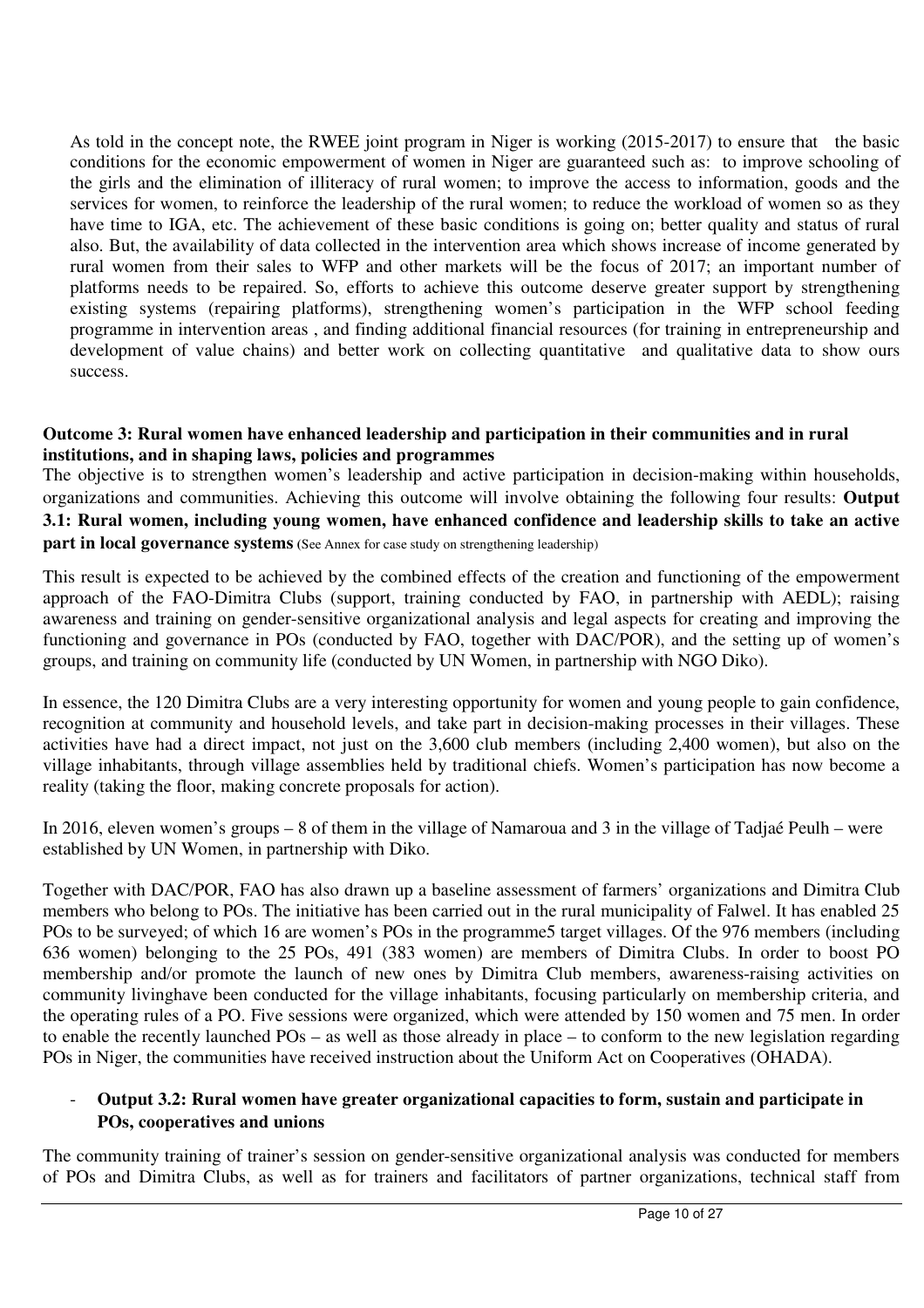umbrella organizations, and the decentralized bodies of DAC/POR. The training session brought together 28 participants, of whom 12 were women, who included 3 representatives of umbrella organizations, 2 representatives of partner NGOs and 2 representatives of decentralized bodies of DAC/POR in the municipality of Diirataoua.

The training drew on local skills at different levels (grassroots and umbrella POs, technical services and partner NGOs), in order to scale up the training after the project ends. Following the training of trainers, 5 community (village) level training sessions were conducted in the form of feedback from the grassroots PO trainers, with support from officials from the technical services and umbrella organizations. These feedback sessions reached 1,207 members of 40 farmers' organizations surveyed in the programme's 5 target villages.

Facilitated by Dimitra Clubs themselves, the process enables members, especially the most marginalized ones, to strengthen their organizational capacities. As a result, the 3,600 club members (two-thirds of them women) saw their capacities strengthened in this area, through training, and especially through their own collective action (community achievements). A number of women leaders emerged from this process.

# - **Output 3.3: Rural women, including young women, have increased capacity to engage in and influence relevant policy forums at national and regional levels**

This involves supporting the networking of rural communities and their organizations, through participatory communication, access to information and training POs at umbrella level, and supporting women in conducting advocacy initiatives.

# **Networking**

In 2016, FAO and partner AEDL supported the networking process for Dimitra Clubs targeting young people in Falwel. The clubs show a strong capacity for social mobilization and engagement in development activities with partners.

UN Women and its partner Diko have supported the setting up of 2 networks of women's groups in Namaroua. A bank account with a balance of 200 000 FCFA has been set up in the network's name. This also helped to train 252 women and 48 men on community living and the management of the platform, including 220 women and 30 men in the towns of Falwel and Djiratoua and 132 women and 18 men trained in the municipalities of Sorkorbe and Guidan Amoumoune.

Also, FAO in collaboration with the DAC/POR made a reference situation of POs and members of Dimitra Clubs adhering to the POs in Falwel. This exercise helped to identify: 25 POs (with a total of 976 members including 636 women) of which 16 are women's POs, 76% of these 25 POs are headed by women. Of the 976 members of the 25 POs, 491 are members of Dimitra Clubs, namely 55% of the 900 members of the 5 target villages. To generate broad membership and/or stimulate the setting up of POs by Dimitra Club members, community's mobilization to raise awareness on associative activities have been conducted, particularly on criteria for membership and procedures for setting up a new PO. Communities have also been informed on the content of the "Acte Uniforme Relatif aux Droits des Sociétés Coopératives" (OHADA) (Law on Cooperative Societies), the new legislation governing producers organizations in Niger.

# **Training of rural women in POs in gender, good governance and effectiveness of POs**

In May 2015, two training sessions on gender-sensitive organizational analysis were carried out for 51 members (10 women and 41 men) from 16 producer organizations in the five villages covered by the programme (Falwel, Mallam Koira, Tegoize, Deytagui, Yamba and Kokoukou). Once the training ended, the participants pledged to share/ pass on what they had learned to other PO members who had not taken part in the sessions. During the first six months of 2016, a follow-up mission observed that the training had been passed on by participants to other members of producer organizations in all the villages, with the exception of Mallam Koira. In terms of impact, in some villages, such as Tékoizé Koira, the training led to 10 ( 7women and 3 men ) young people joining producer organizations and the creation of a new PO based on clear statutory terms in Deytagui Yamba, with 47 members, including 23 women. However, a number of challenges relating to the governance of producer organizations remain in the 4 municipalities covered by the programme. These include: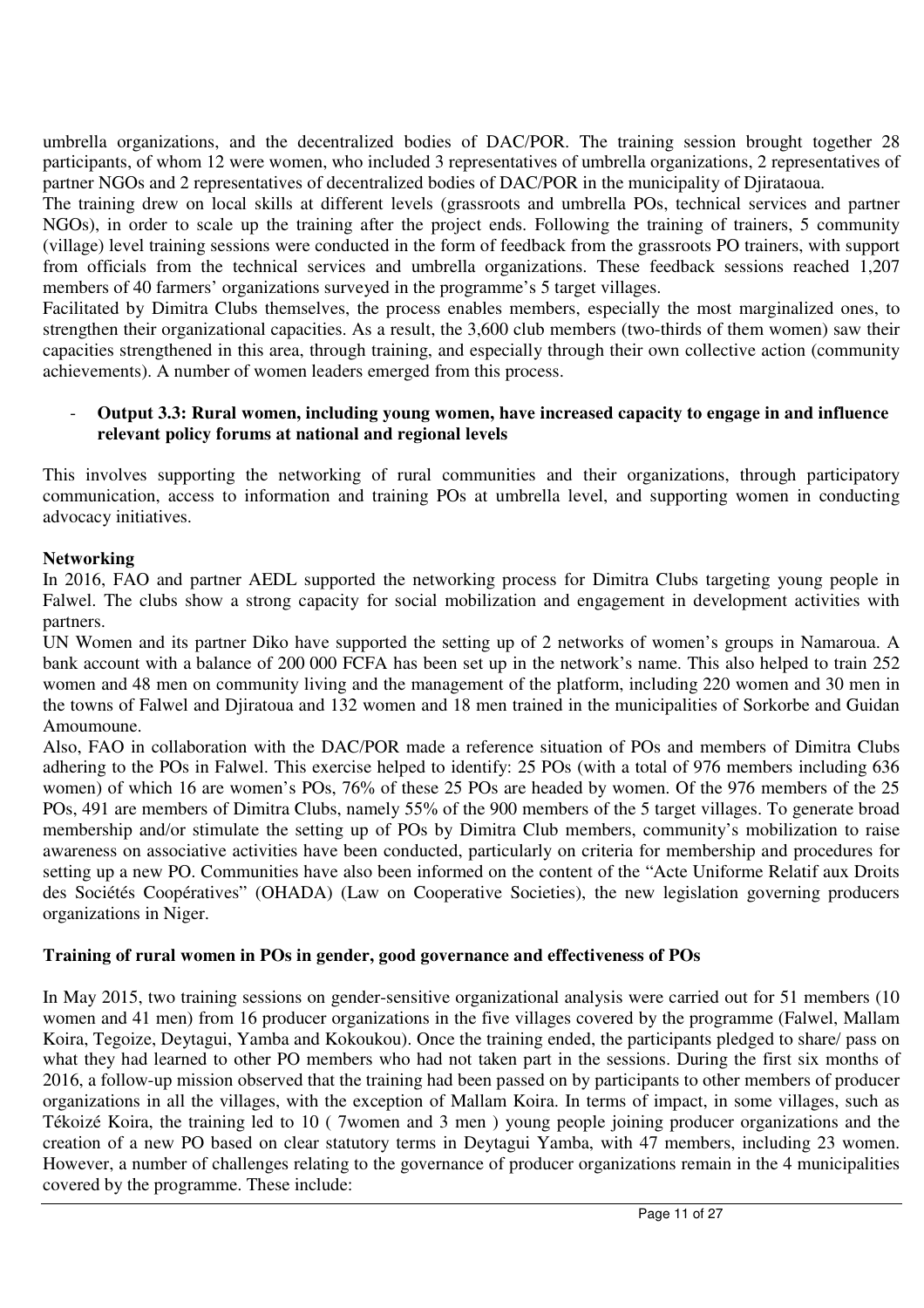- Low levels of women's participation in training sessions;
- Poor information sharing by members of PO governing bodies;
- there is no turnover in the governing bodies of the POs);
- Poor levels of inclusion of young people in producer organizations;
- Lack of respect for legal and statutory bylaws of producer organizations.

To overcome some of these difficulties, the Dimitra Clubs have been mobilized, together with the decentralized supervisory services of the producer organizations. The latter will ensure follow-up after the end of the project. This challenge will be overcome by rethinking strategies including the approach to identify women participants in the various training initiatives and training Dimitra Club leaders, as well as officials from local government services to scale up training and strengthen facilitation and awareness-raising within producer organizations.

# - **Output 3.4: Rural women, including young women, have enhanced awareness on their rights in a more supportive community/local environment**

This mainly involved increasing the number of Dimitra Clubs in 2016 and supporting rural women in implementing initiatives and promoting their rights.

# **Creation of Dimitra Clubs**

In 2016, in the 10 villages of the municipalities of Sokorbé and Guidan Amoumoune, 60 new Dimitra Clubs were set up, including 10 for adult men, 30 for adult women, 10 for girls and 10 for boys. In total, there are 1,800 members, of whom 900 are women, 300 are men, 300 are boys and 300 are girls. This membership symbolizes the motivation of communities to participate in the programme's joint activities. It should be remembered that 60 clubs were launched in 2015 in Fawel and Djirataoua, bringing the total number of Dimitra Clubs to 120, with an overall membership of 3,600 (2 400women). It is estimated that the clubs' achievements and knowledge acquired provided direct benefits to 18,000 people.

# **In January 2016, the Minister for Community Development and Local Planning paid a visit to the village of Tégoizé Koira.**

On this occasion, the women requested some wire fencing to protect their vegetable garden**.** The Minister issued instructions to the Mayor of the municipality of Falwel and the representative of PAC-RC to

- Expand the garden, with the cooperation of the landowners;
- Issue a request to PAC-RC to fence off the expanded garden and find mechanisms for irrigation. The application report was drawn up by the Mayor of Falwel, who is organizing follow-up together with the Community Development Directorate for Dosso.

### **Celebration of the International Day of Rural Women and the International Year of Pulses on 15 October 2016 in Falwel:** hosted by Falwel (Department of Loga, Region of Dosso). It was in this municipality that the joint RWEE programme began implementing its activities as a pilot in April 2015. This activity has been jointly organized and co-funded by the four agencies, in collaboration with the Government and implementing partners, among them NGO AEDL, which undertook the social mobilization and logistical organization through the Dimitra Clubs. A number of officials travelled to attend the commemoration:

- Mrs Amadou Aissata, Minister for the Promotion of Women and Protection of Children;
- Mr. Mohamed Boucha, Minister delegate to the State Ministry, Minister of Agriculture and Livestock, in charge of livestock;
- The Governor of the region of Dosso; the Prefect of the Department of Loga, the Mayor, the municipal clerk and several councilors from the rural municipality of Falwel;
- High-ranking officials from UN agencies FAO, IFAD, WFP and UN Women;
- Several officers from central, regional, departmental and municipal government also took part.

The celebration offered an opportunity for the villagers to raise the following concerns with the authorities: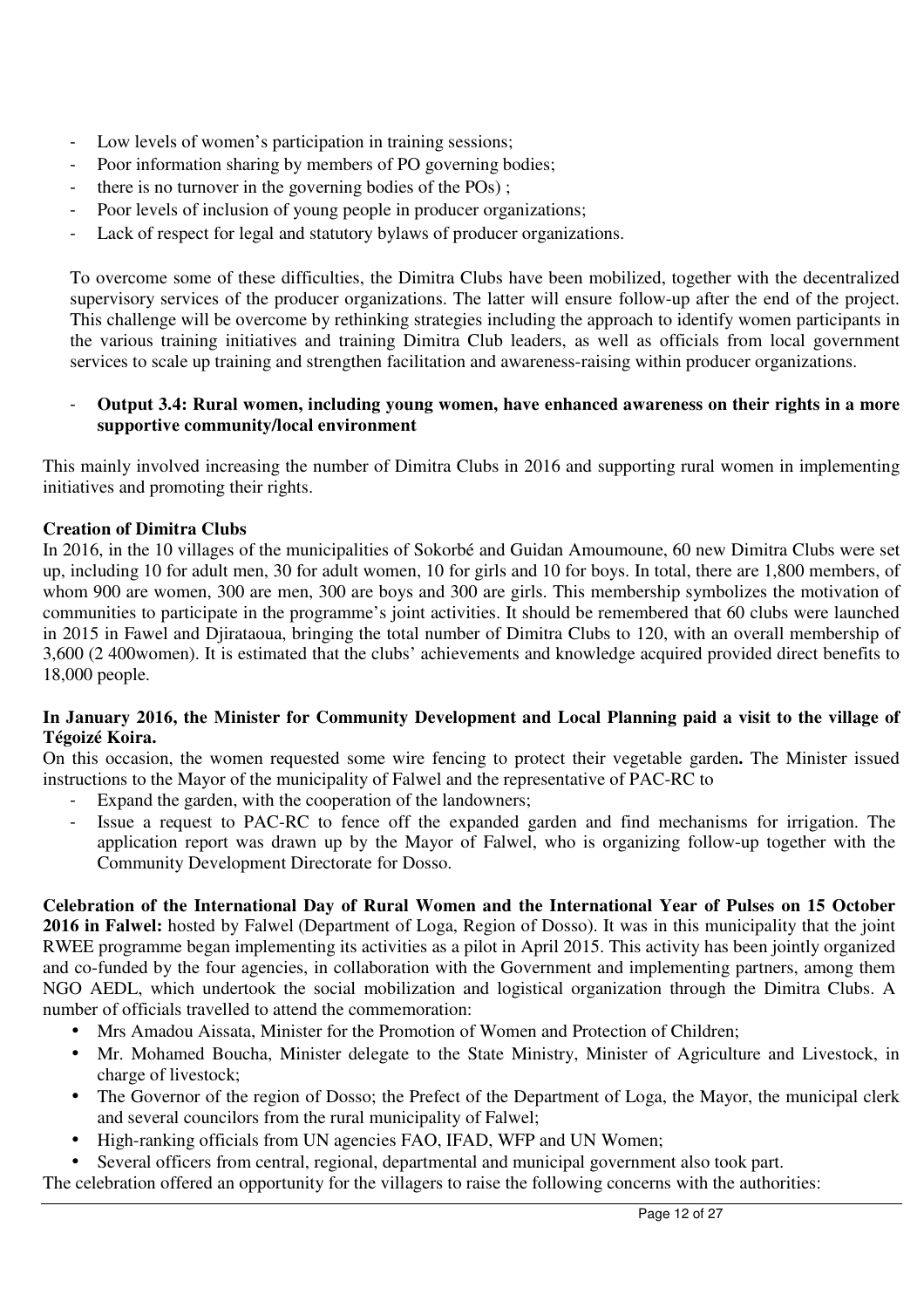- Ensure the presence of midwives in Falwel. No midwives are currently working in the municipality (and women prefer to be examined by women);
- Support reducing the workload of rural women.

-

The various stories in the annexes testify to the fact that the programme is helping to support rural women's leadership and participation in rural institutions in their communities. See case studies on leadership in annex.

# **Outcome 4: A more gender responsive policy environment is secured for the economic empowerment of rural women**

The objective is to contribute to the creation of an enabling policy environment that promotes the economic empowerment of rural women, and provides tools for its evaluation. For this reason, the programme sets out to create and/or strengthen the capacities of political decision-makers and legislators to ensure the effective integration of the gender approach into policies, laws and budgets for land, food, agriculture and nutrition, as well as in the area of rural jobs, and to advocate for use of the tool developed to measure women's empowerment in agriculture. Two outputs are expected, as outlined below:

### - **Output 4.1: Policy makers and parliamentarians have enhanced capacities to effectively mainstream gender into land, food, agriculture, nutrition and rural employment policies, laws and budgets**

For 2016, a training workshop was planned on gender budgeting for policy advisors and parliamentarians from the 4 municipalities targeted by the programme. UN Women was supposed to conduct this initiative, but unfortunately, it was not implemented.

In 2016, FAO contributed to a revision of national nutritional security strategy, in which the rights of women were clearly integrated.

# - **Output 4.2: Greater availability of tools and data to track progress in the economic empowerment of rural women**

In Niger, the WEAI (women's empowerment in agriculture index) tool has been used by the 4 agencies to measure progress in the process of women's empowerment in agriculture.

The WEAI was developed to measure the degree of women's empowerment and gender parity in society, and to identify the main areas where empowerment should be improved. This index is based on surveys and is composed of weighted average of the two sub-indexes, which are the 5 DE (domains of empowerment) and the GPI (gender parity index).

The five domains of empowerment  $5DE<sup>7</sup>$  evaluates the degree of empowerment in five domains: it indicates the percentage of empowered women, calculated as the weighted average of adaptation for the five domains, which are (i) decisions about agricultural production; (ii) access to and decision-making power over productive resources, such as land and assets, the purchase, sale and transfer of land and assets, as well as access to and decision-making power over credit; (iii) control over use of income and expenditure, which may be either exclusive or collective (iv) leadership in the community, being a member of at least one social or economic group, and the extent to which a woman feels comfortable speaking in public; and (v) time use, and its distribution between productive and domestic

<sup>•</sup>  $<sup>7</sup>$  The first domain concerns decisions about agricultural production and refers to sole or joint decision-making about food and cash crop farming,</sup> and livestock and fisheries, and the extent to which women feel able to make personal decisions regarding household life and agriculture.

<sup>•</sup> The second domain concerns ownership of and access to productive resources, and decision-making powers over land and assets, the purchase, sale and transfer of land and assets, as well as access to and decision-making power over credit.

<sup>•</sup> The third domain concerns the control over use of income and expenditure, which may be either exclusive or collective.

<sup>•</sup> The fourth domain concerns women's role and participation in community life, being a member of at least one social or economic group, and the extent to which a woman feels comfortable speaking in public.

<sup>•</sup> The final domain concerns the distribution of time between productive and domestic tasks, and respondents are asked to estimate the time spent on various activities.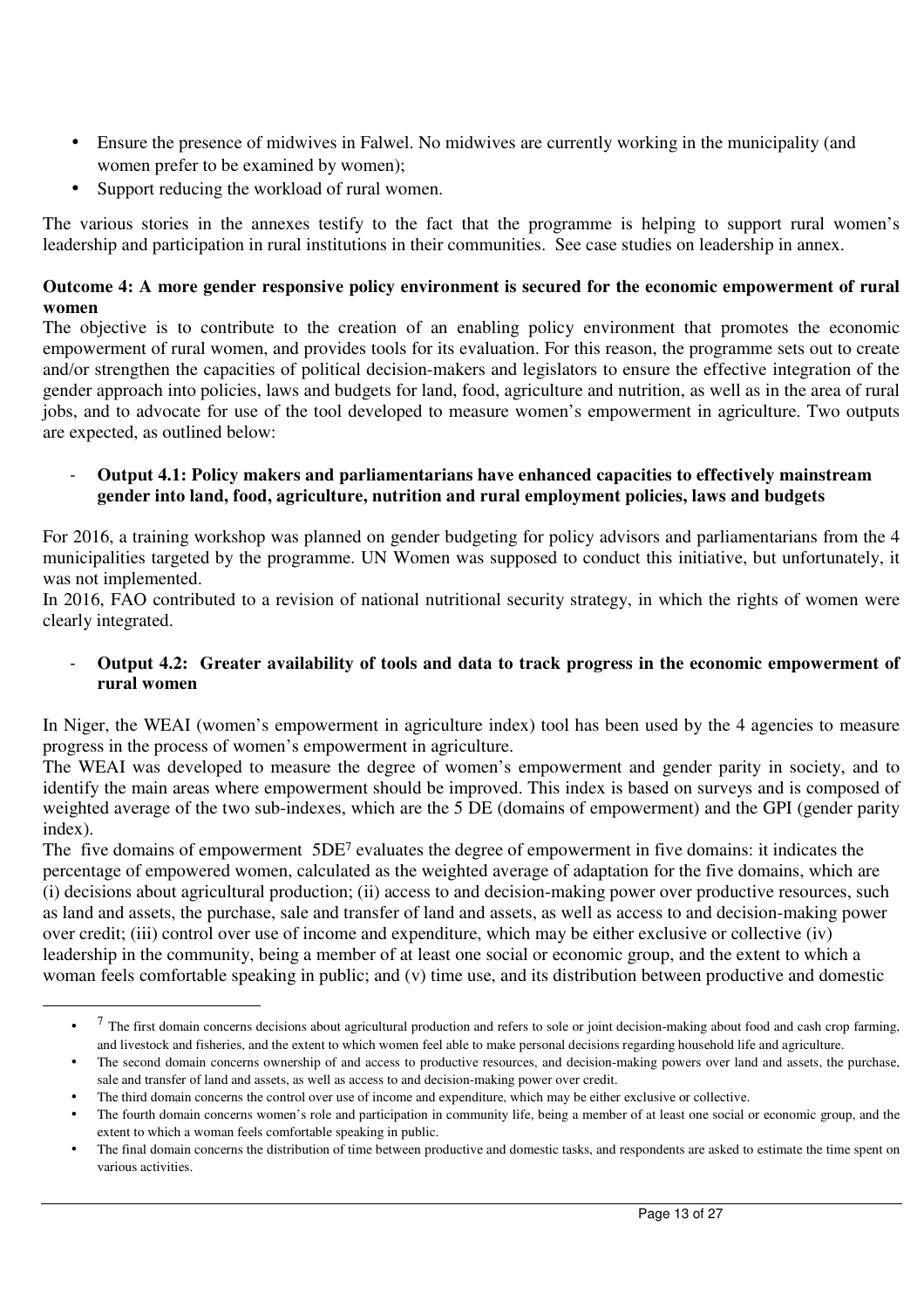tasks. For each domain, women are considered to be empowered (adequacy) or disempowered (inadequacy), depending on their replies to the survey.

The gender parity index measures women's empowerment within surveyed households. It measures the differences in empowerment between the principal male member of a household and the principal female member of a household, supported by the 5DE sub indexes. It indicates the percentage of women who are as equally empowered as men in their households.

IFAD worked together with an international consultancy firm (ORB) and a national one (CIPEL), which conducted the surveys. The tool has been tested in the 5 target villages and in 5 control villages in the municipality of Falwel. The aim of the survey was to establish a baseline for the joint RWEE programme in Niger. Results of the study carried out since February 2016 were made available in September 2016.

**The survey produced the following results:** empowerment was evaluated at about 45% in the target villages, and 37% in the control villages. The main cause of disempowerment was the low level of participation in decisionmaking, especially for women. Resource allocation plays an important role in disempowering women, while distribution of time emerges as more of problem for men than for women. In the control villages, there is a positive correlation between empowerment and participation in certain groups, notably, Dimitra Clubs, formal and informal organizations.

The Gender Parity Index shows how many women have not achieved parity with respect to their male counterparts within the household. The overall GPI is thus 0.895. For the intervention villages, the GPI is 0.908 and in the control villages it is 0.882 Gender parity is greater in the target villages, where almost 41% of women are at least as empowered as men. This figure is 25.6% in the case of the control villages.

 In 2016, it was decided to replicate the study in one of the municipalities of Maradi, in order to promote local adoption, but the initiative was not implemented.

Recognition at different levels (laws, programs, strategies, platforms for dialogue) of the role of the women in agricultural development

Outcome 4 requires work over a long period, as well as financial resources, which the programme will need to mobilize.

# **Describe any delays in implementation, challenges, lessons learned & best practices:** programme

**The main challenges** to implementation remain:

- Execution of the activities within the time limits defined because of the slowness of the contractual process of local NGO at the level of agencies:
- Mobilization of resources: currently, the programme reached about 50% of its budget including the contribution of agencies. Faced with the ambitions and results in progress, it is important to find additional resources to consolidate the gains. A lot of effort to mobilize resources is goingources at national and international level

# **Lessons learned**

**Findings:** Synergies made a difference: the combined presence of Dimitra Clubs, agriculture inputs, multifunctional platforms, home-grown school feeding, Farmer Field Schools in the village of Tegoize Koira (Falwel) is a good example of that. The Dimitra Clubs have mobilized whole communities around specific issues, thereby providing a framework for strengthening knowledge and developing leadership. A kindergarten was set up to promote school enrolment of girls and boys. Several initiatives of collective entrepreneurship (agriculture, storage, tontine etc.) were successfully implemented. Joint management of the platform has generated income to support the local school kitchen. A vegetable garden has been created by the women to diversify diets and generate incomes. Agriculture production has increased.

Somme villages set up laws to prevent wasting income during celebration of marriage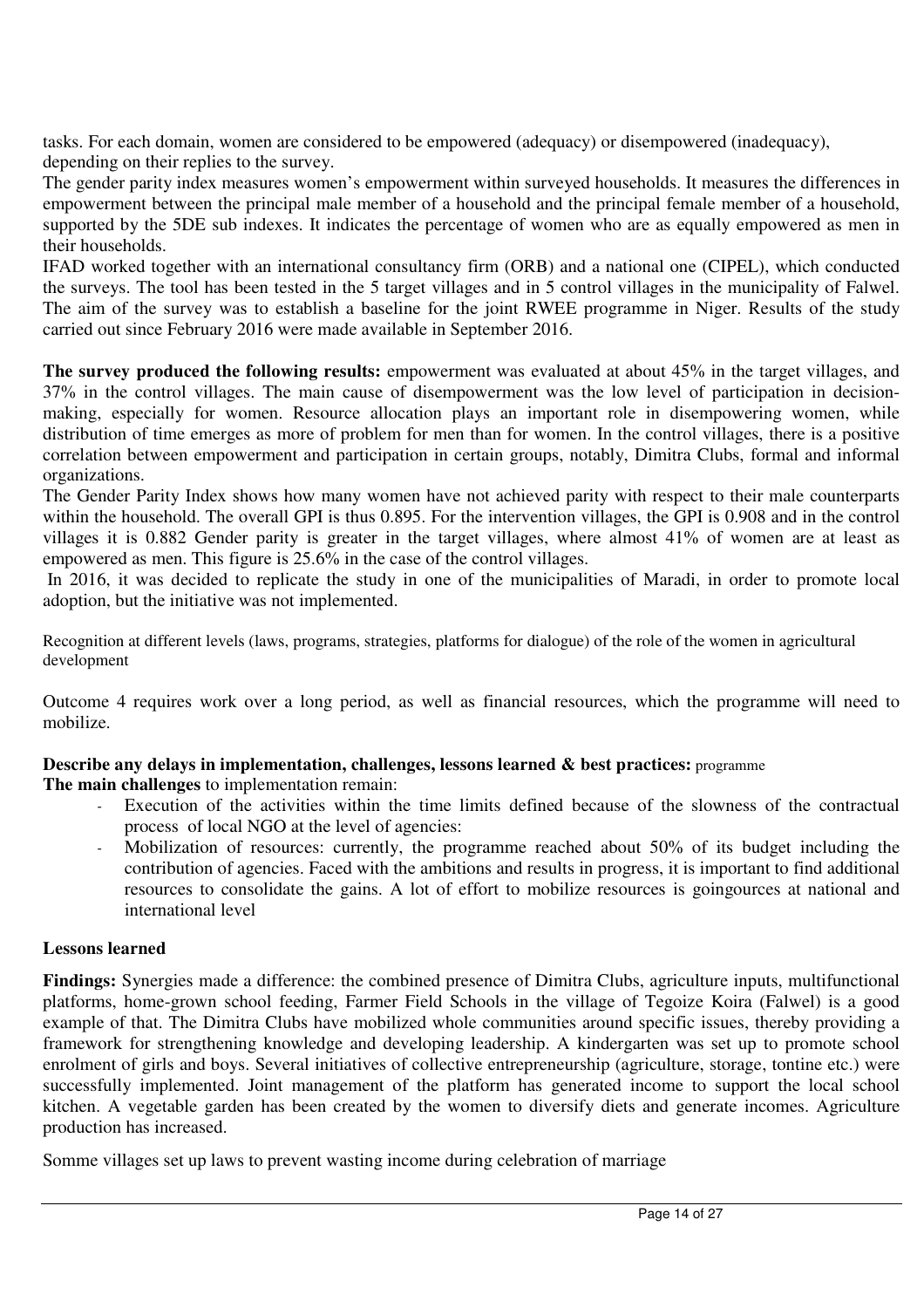# **Best practices**

- 1. The Dimitra Club approach as an entry point for programme activities has led to the development of synergies in the field, better coordination of activities and the involvement of both men and women in the process of defining the programme's operating strategies. The value of this entry point was confirmed by participants at the annual stocktaking workshop in December 2016.
- **2.** Creating a framework for exchange with the implementing partners (local NGOs) allows them to develop a greater sense of ownership of the programme's theory of change and impacts, as well as enhancing local takeup.
- **3.** Working on the human capital of men, women and their organizations creates and consolidates the conditions required for greater economic empowerment.
- 4. Setting in place a technical committee and a steering committee, both operational, in which all stakeholders are represented – government, agencies and implementing partners – has enabled joint decisions to be made throughout the programme cycle, during planning, implementation, monitoring and evaluation, capitalization and knowledge management. This has resulted in better coordination of activities and greater ownership of the process by all actors.
- 5. Synergies have been created more broadly with all development actors as a result of the programme's alignment with the *communes de convergence* approach (coming together in local municipalities) led by the Government in collaboration with the UN agencies. This approach ensures that all efforts by different actors are brought in the same prioritized vulnerable municipalities under leadership of the government, notably the High Commission for the 3N initiative

# **Qualitative assessment:**

In 2016 the annual review process included a qualitative participatory self-assessment at various levels and was a great success. It contributed to greater ownership of the programme, visibility at local level and enabled constructive feedback from the different levels (community, municipality, and national) on the programme impacts. There were three steps: meetings at village levels and two workshops in the municipalities in Fawel and Djirataoua with the representatives from the villages. These meetings helped to highlight the strengths, challenges and achieved changes, improvements and recommendations that were then presented and discussed in a national Stock-taking Workshop in Niamey. These meetings at municipality level also helped to give a name to the program in two local languages mainly spoken in the intervention's area from the proposals made by each village. For women, it is a program of empowerment, not only economic empowerment programme.

**Strengths and changes:** almost all the villages talks about social cohesion; hygiene and safety; the reduction of community and marital conflict; women's access to certain jobs traditionally reserved for men (as for example women who manipulate the mills); the reduction of poverty in households and women and young people access to the decision-making process; relief of household chores. the knowledge and the improved capabilities through nutritional education, promotion of hygiene, the practice of family planning, use of mosquito nets, a noticeable decline malaria and early marriage, the literate through literacy etc..

**To be improved**: the framing of the farmers field schools were did not regularly by supervisors; Women (members of Dimitra clubs) feel have not fully benefited from local food purchases; Accessories for some multifunctional platforms are expected; agricultural products processing kits are expected; training on community living must be strengthened.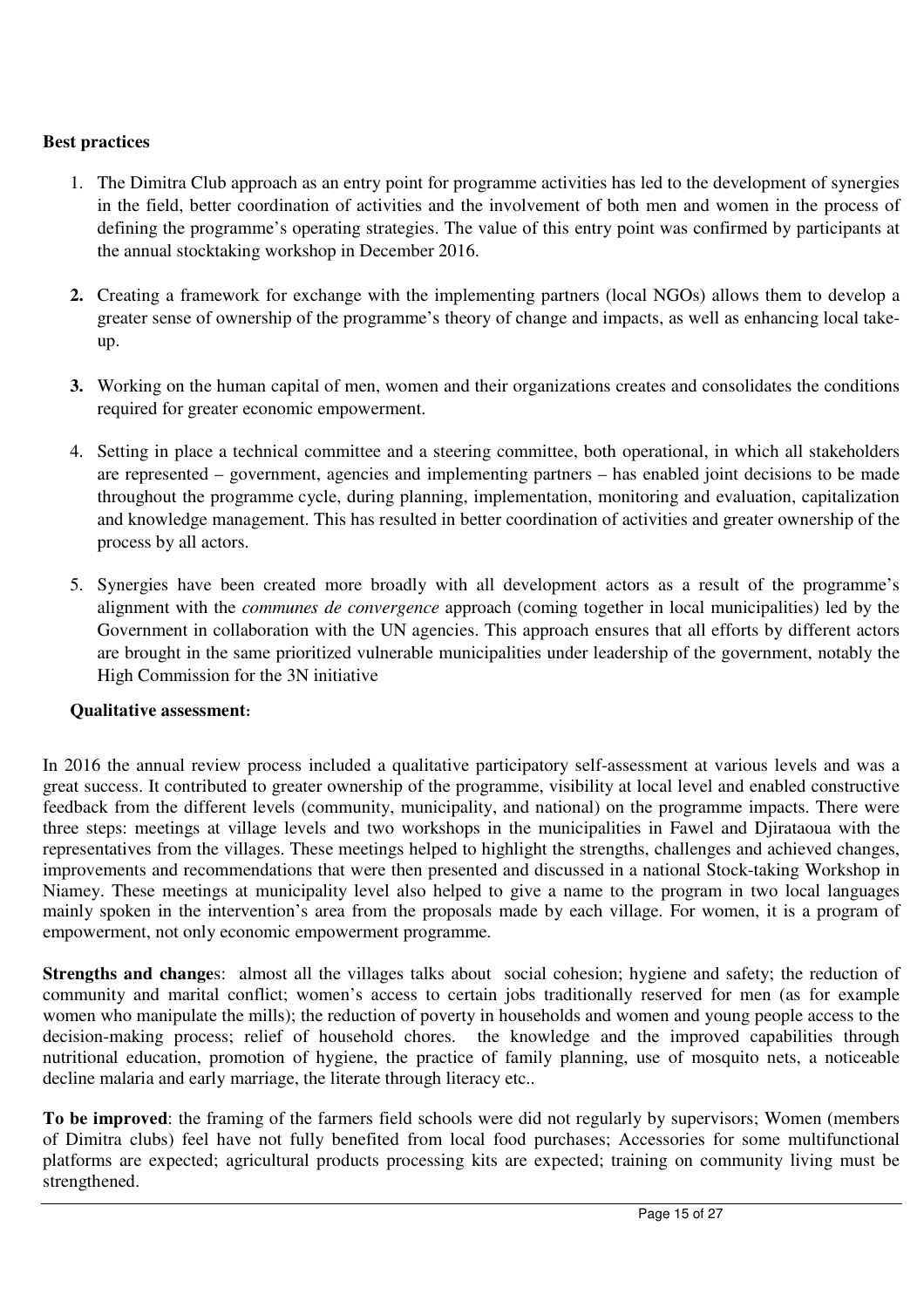The workshop made recommendations which implementation will allow to address areas for improvement listed above. These recommendations are translated into activities and integrated in the 2017 annual plan to be implemented.

 The national review workshop gives visibility to the results achieved. It was took advantage to advocate for the mobilization of resources. This advocacy was supported by the UN agencies' gender and human rights technical group, who's President (Assistant to the UNDP Resident Representative) delivered a message in this sense.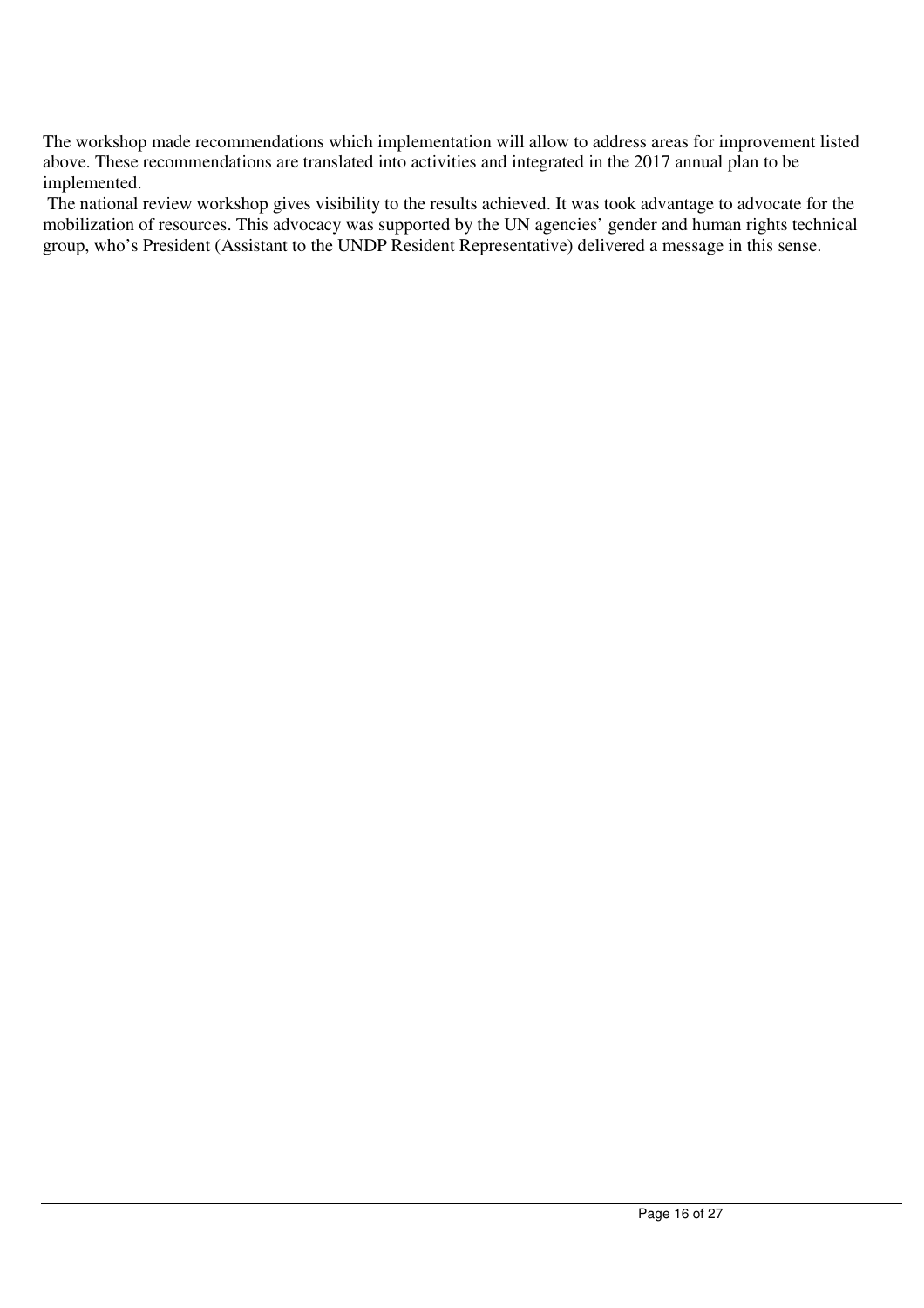# **ii) Indicator Based Performance Assessment:**

| Programme                                                                                                                                                                                                                                     |                                                                                                                                                    |                                                                                                                                         |                                                                                                            |  |  |
|-----------------------------------------------------------------------------------------------------------------------------------------------------------------------------------------------------------------------------------------------|----------------------------------------------------------------------------------------------------------------------------------------------------|-----------------------------------------------------------------------------------------------------------------------------------------|------------------------------------------------------------------------------------------------------------|--|--|
|                                                                                                                                                                                                                                               | <b>Achieved Indicator Targets</b>                                                                                                                  | <b>Reasons for Variance with</b><br><b>Planned Target (if any)</b>                                                                      | <b>Source of Verification</b>                                                                              |  |  |
| Outcome 1 Improved food and nutrition security                                                                                                                                                                                                |                                                                                                                                                    |                                                                                                                                         |                                                                                                            |  |  |
| <b>Indicator:</b><br>Increase agricultural production of the women<br>farmers<br><b>Baseline: 0</b><br>Planned Target:50% of 1000 women<br>improved nutrition within the family<br><b>Baseline: HDDS 3,8</b><br><b>Planned Target: HDDS 6</b> | 86%<br>of<br>500<br>the<br>women<br>supported have increased their<br>production (430women)<br>Results of assessment (KAP2)<br>not available yet   | problems such as erratic rainfall,<br>delays in the distribution of<br>crops, crop pests and particularly<br>the slow process of sowing | Joint Supervision report<br>Assessment report of<br><b>IFAD</b><br>Waiting for assessment<br>report of FAO |  |  |
| Output 1.1 Rural women have increased access to and control over resources, assets and services critical for their food and nutrition security                                                                                                |                                                                                                                                                    |                                                                                                                                         |                                                                                                            |  |  |
|                                                                                                                                                                                                                                               | 2,400 women have direct improved<br>access and 12,000 women indirect in<br>the « communes » of Sokorbé, Falwel,<br>Djirataoua and Guidan Amoumoune | Additional Dimitra Clubs will be<br>set up in 2017 to reach<br>the<br>number of women targeted                                          | FAO report                                                                                                 |  |  |
|                                                                                                                                                                                                                                               | Results of Assessment not available yet                                                                                                            | <b>NA</b>                                                                                                                               | FAO report                                                                                                 |  |  |
|                                                                                                                                                                                                                                               | 35 of Falwel and Djirataoua                                                                                                                        | This year is the test, scaling up<br>in 2017                                                                                            | FAO report                                                                                                 |  |  |
|                                                                                                                                                                                                                                               | 8400<br>67 FBOs in Falwel (27) and Djirataoua<br>(40), regrouping 2,249 member (1,549<br>women and 700 men)                                        | We are progressing by<br>municipality;<br>We are progressing by<br>municipality                                                         | FAO, IFAD,<br><b>UNWOMEN</b> and WFP<br>report<br>Training report of FAO<br>and WFP                        |  |  |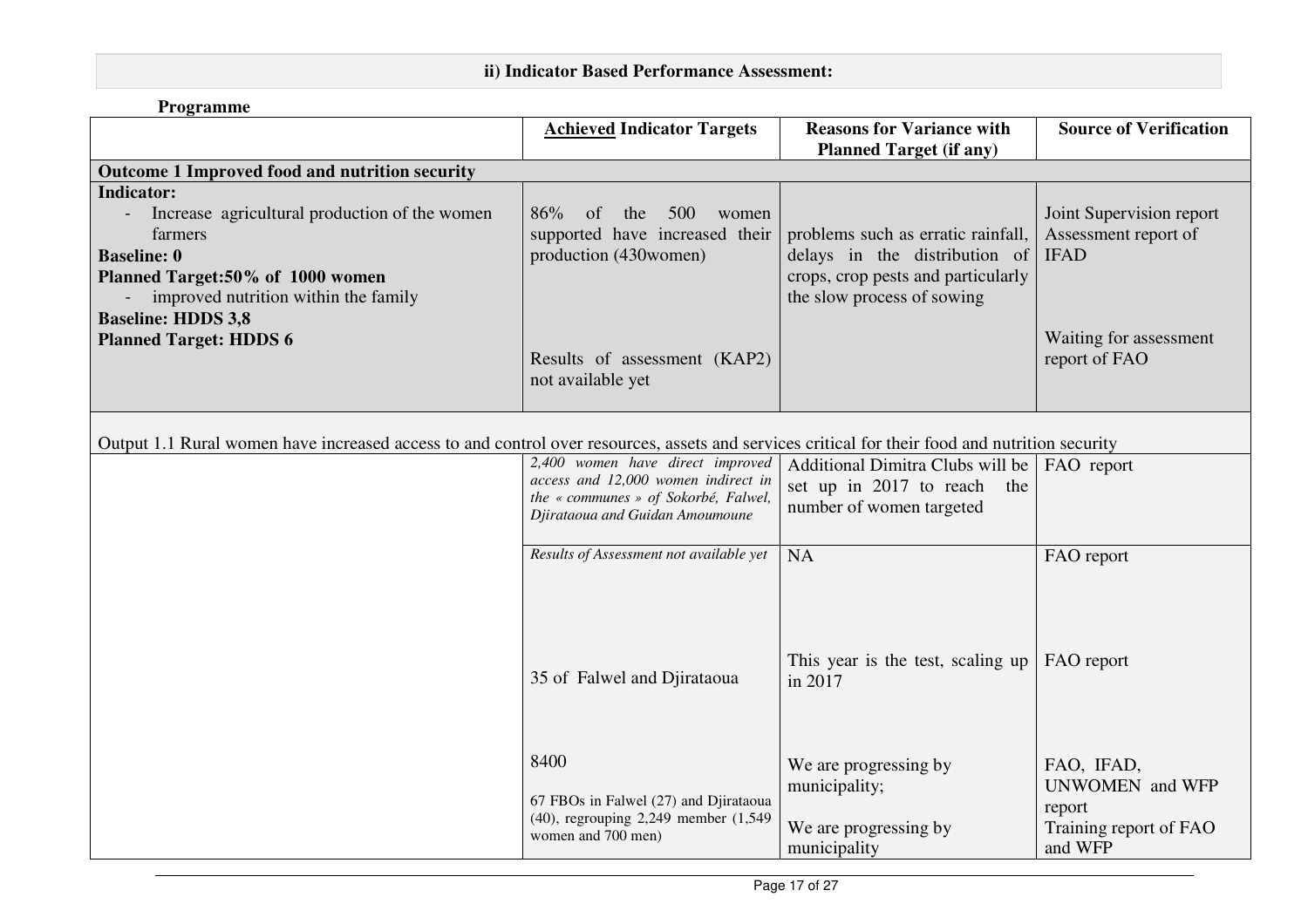| <i>Indicator: 1.1.5.</i> Number of male and female Producer                                                           |                                                   | Gap will be filled in 2017  |                           |  |  |
|-----------------------------------------------------------------------------------------------------------------------|---------------------------------------------------|-----------------------------|---------------------------|--|--|
| Organization that have been reinforced<br>Baseline: 0                                                                 | 220 women and 30 men from<br>Falwel and Djiratoua |                             |                           |  |  |
| Planned Target: 139 (among which 112 are female POs)                                                                  | (municipalities )trained on                       |                             |                           |  |  |
|                                                                                                                       | associative life and the                          |                             |                           |  |  |
|                                                                                                                       | management of the multipurpose                    |                             |                           |  |  |
|                                                                                                                       | platforms                                         |                             |                           |  |  |
|                                                                                                                       | 132 women and 18 men from                         |                             |                           |  |  |
|                                                                                                                       | Sorkorbe and Guidan Amoumoune                     |                             |                           |  |  |
|                                                                                                                       | (municipalities) trained on                       |                             |                           |  |  |
|                                                                                                                       | associative life and the                          |                             |                           |  |  |
|                                                                                                                       | management of the multipurpose<br>platforms       |                             |                           |  |  |
|                                                                                                                       |                                                   |                             |                           |  |  |
|                                                                                                                       |                                                   |                             |                           |  |  |
| Output 1.2 Rural women have greater capacity to enhance and control local food security reserves and their production |                                                   |                             |                           |  |  |
|                                                                                                                       | 4500                                              | We are progressing by       | UNWOMEN, FAO and          |  |  |
|                                                                                                                       |                                                   | municipality                | <b>IFAD</b> report        |  |  |
|                                                                                                                       |                                                   | Gap will be filled in 2017  |                           |  |  |
|                                                                                                                       |                                                   |                             |                           |  |  |
|                                                                                                                       |                                                   |                             |                           |  |  |
|                                                                                                                       |                                                   |                             |                           |  |  |
|                                                                                                                       |                                                   |                             |                           |  |  |
|                                                                                                                       |                                                   |                             | Mission report and        |  |  |
|                                                                                                                       | 114 women (in Falwel and                          |                             | training reports from FAO |  |  |
|                                                                                                                       | Djirataoua)                                       |                             |                           |  |  |
|                                                                                                                       |                                                   |                             |                           |  |  |
|                                                                                                                       |                                                   | The gap will be filled once | Mission report and        |  |  |
|                                                                                                                       | 46 (18 in Falwel and 28 in                        | additional resources are    | training reports from FAO |  |  |
|                                                                                                                       | Djirataoua)<br>for<br>a<br>total                  | available                   |                           |  |  |
|                                                                                                                       | membership of 1,549 people                        |                             |                           |  |  |
| Outcome 2 Rural women have increased income to secure their livelihoods.                                              |                                                   |                             |                           |  |  |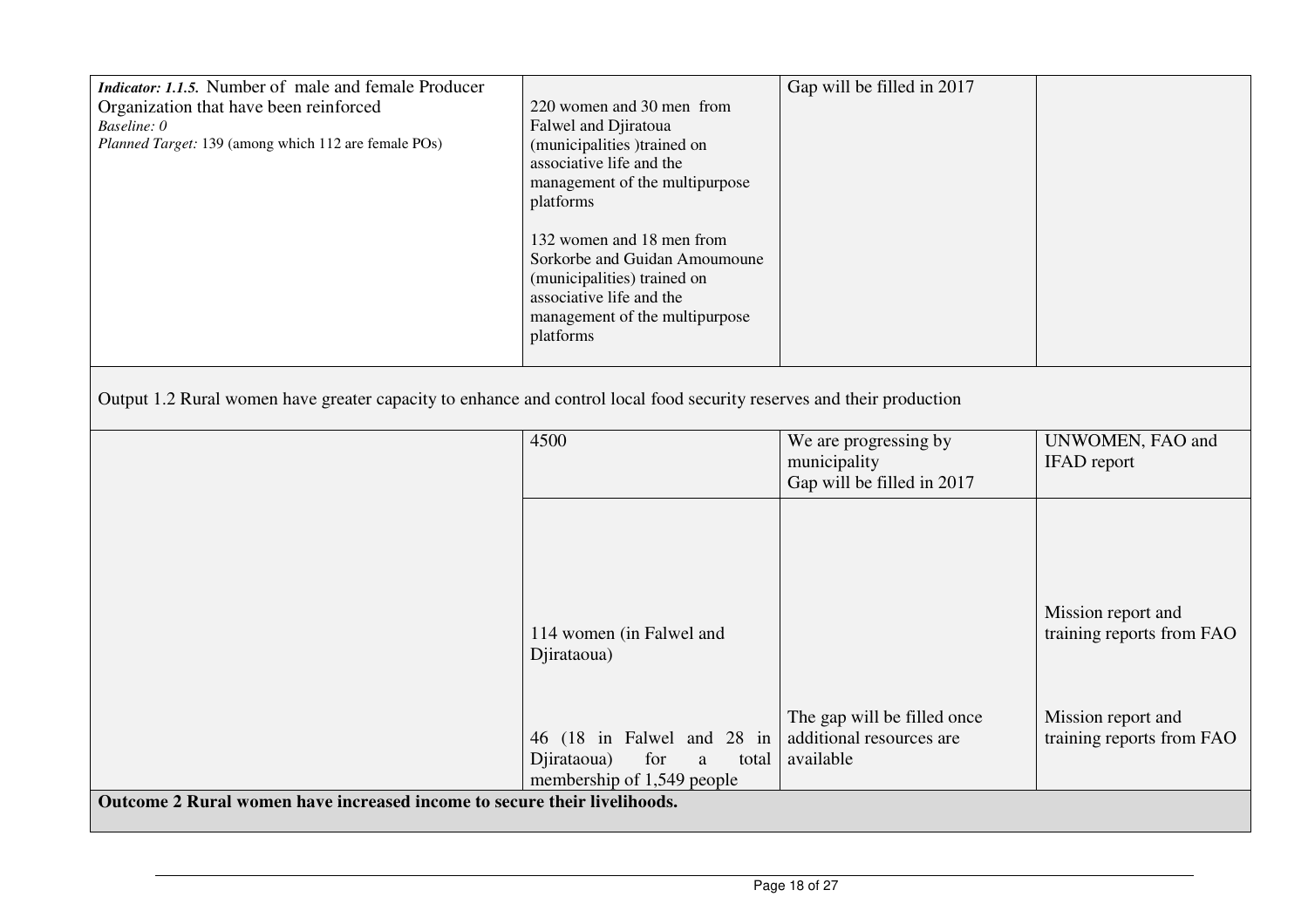| <i>Indicator:</i> - Income generated by rural women's<br>cooperatives from their sales to WFP and other<br>markets<br><b>Baseline:</b><br><b>Planned Target:</b> | We are waiting for the<br>assessment report                                                                                                                                         | The assessment report will to do<br>previsions | WFP report                 |
|------------------------------------------------------------------------------------------------------------------------------------------------------------------|-------------------------------------------------------------------------------------------------------------------------------------------------------------------------------------|------------------------------------------------|----------------------------|
| Output 2.1 Rural women have enhanced entrepreneurship skills and value chains to access markets for their products                                               |                                                                                                                                                                                     |                                                |                            |
|                                                                                                                                                                  | 26 women's and mixed (with<br>decision-making<br>in<br>women<br>positions) POs (2654 women)<br>participated in the purchasing<br>programme in the service of the<br>progress of WFP |                                                | WFP report                 |
|                                                                                                                                                                  | Training on entrepreneurships<br>planned for 2017                                                                                                                                   | <b>NA</b>                                      | IFAD and UNWOMEN<br>report |
| Output 2.2 Rural women have increased access to decent employment opportunities                                                                                  |                                                                                                                                                                                     |                                                |                            |
|                                                                                                                                                                  |                                                                                                                                                                                     | Target is for 2017                             | FAO DIMITRA report         |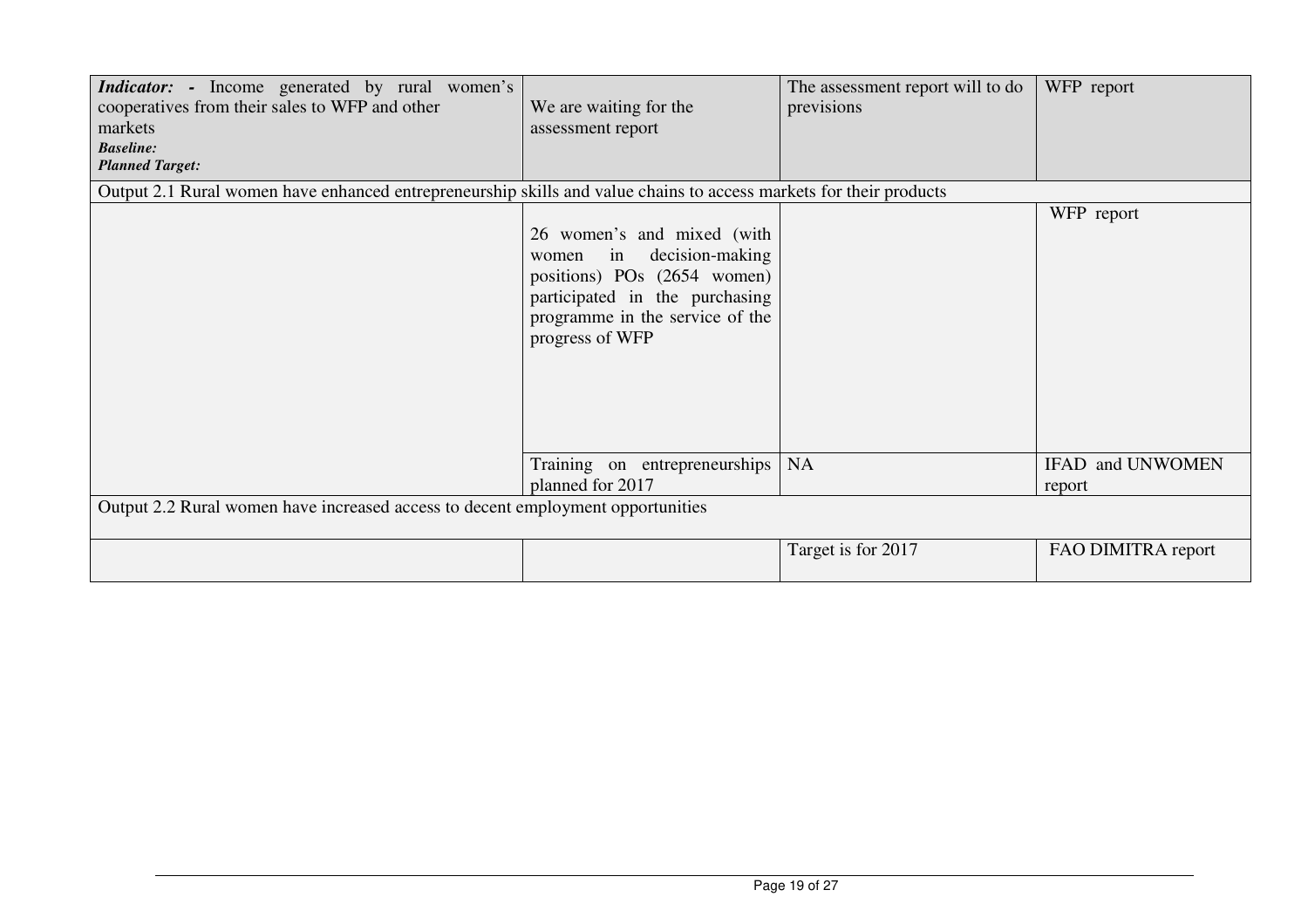| participatory communication, good governance and<br>leadership<br><b>Baseline: 0</b><br><b>Planned Target:1350</b><br>Indicator 2.2.2. Evidence of informal groups of women<br>who become formal<br><b>Baseline:</b> 0<br><b>Planned Target: 18</b> | 1234<br>11 informal POs became formal<br>including (295 women and 95men)                                                                                       | 116<br>The process will continue until<br>2017                                                                          | Training report (FAO-<br>CoOPéquité)                            |
|-----------------------------------------------------------------------------------------------------------------------------------------------------------------------------------------------------------------------------------------------------|----------------------------------------------------------------------------------------------------------------------------------------------------------------|-------------------------------------------------------------------------------------------------------------------------|-----------------------------------------------------------------|
| <i>Indicator 2.2.3.</i> Evidence of alleviation of the burden of<br>rural women's work<br><b>Baseline: 500</b><br>Planned Target: 6500+charrette+eau cart and water?                                                                                | 8 multi-purpose platforms<br>installed in 6 villages and each<br>of these multipurpose machines<br>benefits more than 600 women<br>per village (about 4,800)   | The process of installing 5 other<br>multipurpose platforms is<br>ongoing. So the target of 6,500<br>women will be met. | <b>UNWOMEN</b> report                                           |
| Indicator 2.2.4. Tangible evidence of improvement of<br>access and control of Land (testimonies, stories, etc.)<br><b>Baseline:</b> 0<br>Planned Target: collective access to land in 20 villages                                                   | women.<br>About 4500 women are served at<br>the grinding mills<br>Collective access to land in<br>villages is reported (12 for 12<br>informal groups of women) | <b>NA</b>                                                                                                               | FAO, IFAD,<br><b>UNWOMEN</b> and WFP<br>report                  |
| Outcome 3: Rural women have enhanced leadership and participation in their communities and in rural institutions, and in shaping laws, policies<br>and programmemes.                                                                                |                                                                                                                                                                |                                                                                                                         |                                                                 |
| <i>Indicator: 3.1.</i> Proportion of rural women elected in the<br>rural council<br><b>Baseline: 6</b><br><b>Planned Target: TBD s</b>                                                                                                              | Elections are planned for 2017                                                                                                                                 | <b>NA</b>                                                                                                               | <b>UNWOMEN</b> report                                           |
| <i>Indicator:</i> 3.2 Proportion of rural women who are<br>members of land committees<br><b>Baseline: 12%</b><br><b>Planned Target:</b> 40 %                                                                                                        | Activities are planned for 2017                                                                                                                                | <b>NA</b>                                                                                                               | <b>UNWOMEN</b> report                                           |
| <i>Indicator:</i> 3.3 Proportion of POs and/or informal groups<br>headed by women<br><b>Baseline: 70%</b><br><b>Planned Target: 80%</b>                                                                                                             | 75% of the 67 POs of Falwel and<br>Djirataoua are headed by women?                                                                                             |                                                                                                                         | FAO and WFP report<br>Field Mission,<br><b>UNWOMEN, WFP And</b> |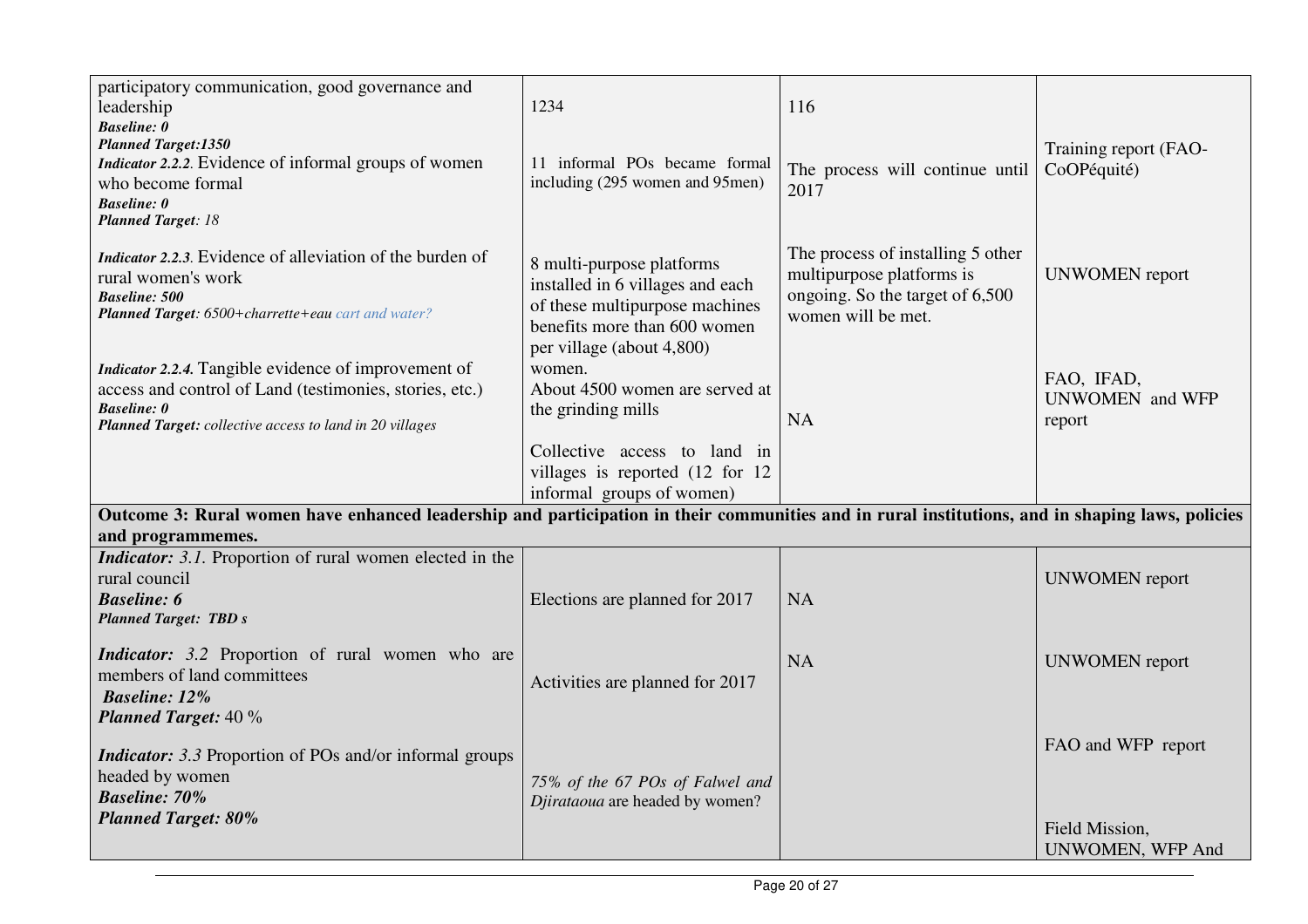| <i>Indicator:</i> 3.3. Evidence of an improvement in the<br>decision-making power of rural women within the<br>household, organizations and communities<br><b>Baseline:</b><br><b>Planned Target:</b> |                                                                                                                                                                                                                                                                                                                                                                                                                                          |                            | FAO report -                                            |
|-------------------------------------------------------------------------------------------------------------------------------------------------------------------------------------------------------|------------------------------------------------------------------------------------------------------------------------------------------------------------------------------------------------------------------------------------------------------------------------------------------------------------------------------------------------------------------------------------------------------------------------------------------|----------------------------|---------------------------------------------------------|
| Output 3.1 Rural women, including young women have enhanced confidence and leadership skills to participate in local governance                                                                       |                                                                                                                                                                                                                                                                                                                                                                                                                                          |                            |                                                         |
|                                                                                                                                                                                                       | 160 women leaders trained and<br>who have trained the 25,200<br>members of the 120 Dimitra<br>Clubs                                                                                                                                                                                                                                                                                                                                      | <b>RAS</b>                 | FAO report                                              |
|                                                                                                                                                                                                       | See story annexed                                                                                                                                                                                                                                                                                                                                                                                                                        |                            | Field Mission,<br><b>UNWOMEN, WFP And</b><br>FAO report |
| Output 3.2: Rural women have greater organizational capacities to form, sustain and participate into POs, cooperatives and unions                                                                     |                                                                                                                                                                                                                                                                                                                                                                                                                                          |                            |                                                         |
|                                                                                                                                                                                                       | 34 women who are members of 67 POs<br>of the municipalities of Falwel and<br>Djirataoua benefited from training on<br>governance and gender in the last 3<br>training sessions for a total of 79<br>participants. The 34 women have then<br>provided the same training to 1,549<br>women.<br>Creation of 30 Dimitra Clubs<br>accounting for their 600 women<br>members and 300 men members, under<br>the leadership of one woman leader. | Gap will be filled in 2017 | Training report of FAO                                  |
|                                                                                                                                                                                                       | 7 PO of Falwel adopted a gender<br>strategy?                                                                                                                                                                                                                                                                                                                                                                                             | Gap will be filled in 2017 | FAO and UNWOMEN<br>report                               |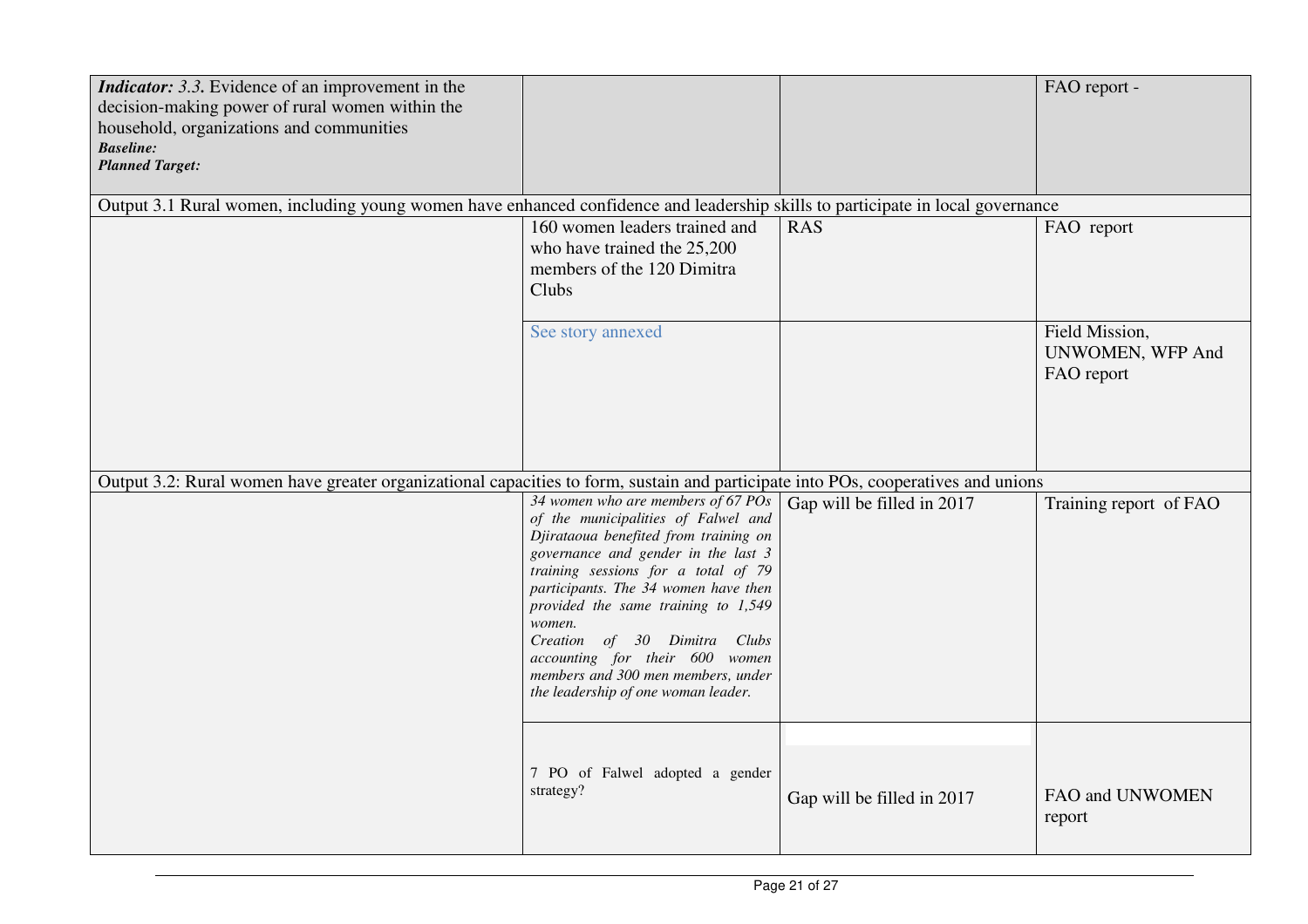|                                                                                                                                                           |                                                                                                                        | Gap will be filled in 2017 |                                                                          |
|-----------------------------------------------------------------------------------------------------------------------------------------------------------|------------------------------------------------------------------------------------------------------------------------|----------------------------|--------------------------------------------------------------------------|
| Output 3.3: Rural women, including young women, have increased capacity to engage in and influence relevant policy forums at national and regional levels |                                                                                                                        |                            | FAO report                                                               |
|                                                                                                                                                           | 1 producers union Madda Ben                                                                                            | Gap will be filled in 2017 | FAO and WFP report                                                       |
|                                                                                                                                                           | Assessment using WEAI tools<br>report will be available in<br>October, it can allow us to have<br>base line and target |                            | Joint Field Missions<br>reports., UNWOMEN,<br>WFP FAO And IFAD<br>report |
| Output 3.4: Rural women, including young women have enhanced awareness on their rights in a more supportive community/local environment.                  |                                                                                                                        |                            |                                                                          |
|                                                                                                                                                           | 1,260 women and 420 girls = $1,680$                                                                                    | Gap will be filled in 2017 | FAO DIMITRA report<br><b>Field Missions report</b>                       |
|                                                                                                                                                           | 14                                                                                                                     | Gap will be filled in 2017 | FAO DIMITRA report<br><b>Field Missions report</b>                       |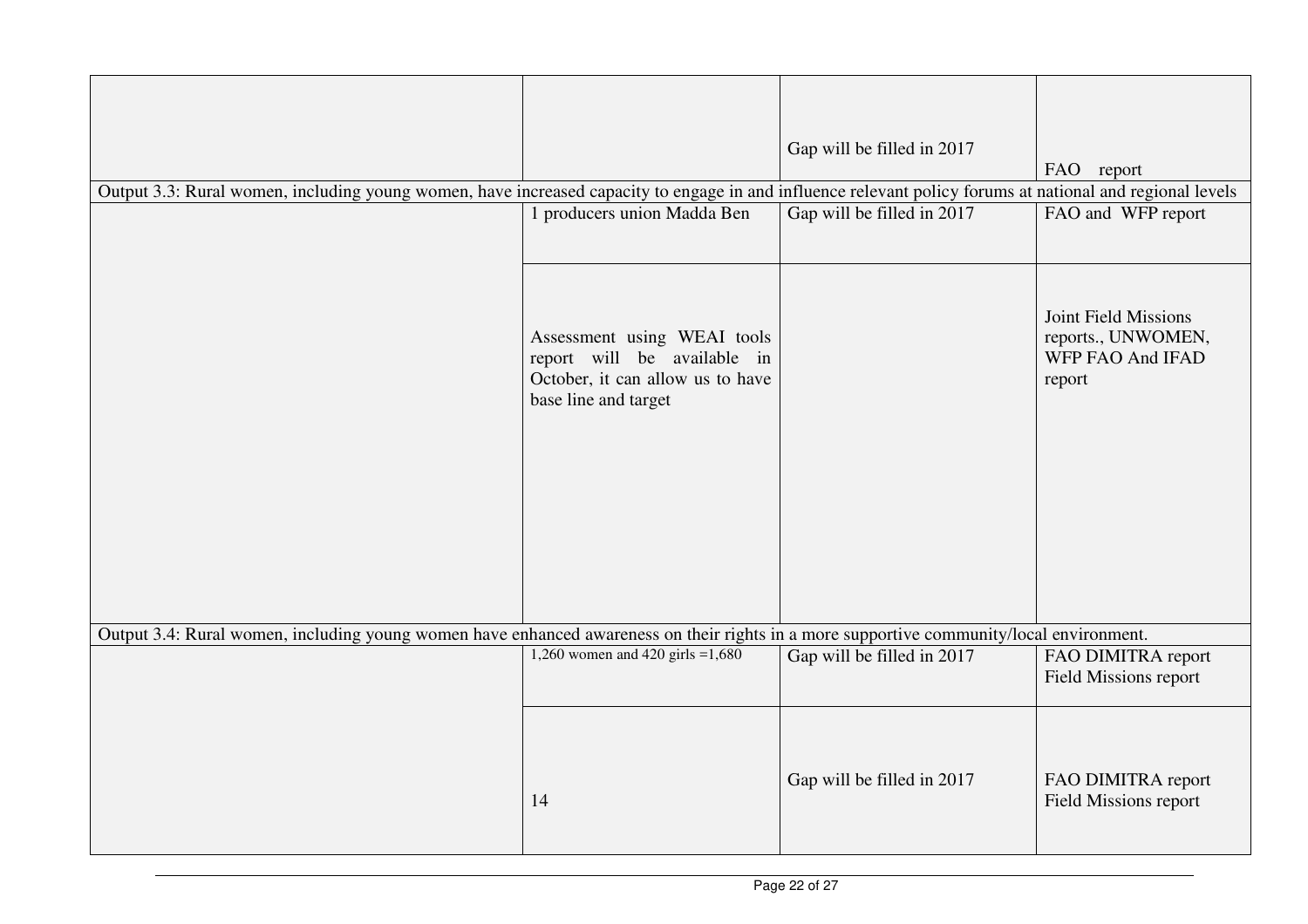| <b>Planned Target:20</b>                                                                                                                                   |  |                            |             |  |
|------------------------------------------------------------------------------------------------------------------------------------------------------------|--|----------------------------|-------------|--|
|                                                                                                                                                            |  |                            |             |  |
| Outcome 4: A more gender responsive policy environment is secured for the economic empowerment of rural women                                              |  |                            |             |  |
| Indicator: Increase of donors interested in funding the                                                                                                    |  |                            |             |  |
| programme in Niger                                                                                                                                         |  |                            |             |  |
| <b>Baseline:</b>                                                                                                                                           |  |                            |             |  |
| <b>Planned Target:</b>                                                                                                                                     |  |                            |             |  |
|                                                                                                                                                            |  |                            |             |  |
| <b>Indicator:</b> Recognition at different levels (laws,                                                                                                   |  |                            |             |  |
| programmes, strategies, platforms for dialogue) of the                                                                                                     |  |                            |             |  |
| role of the women in agricultural development                                                                                                              |  |                            |             |  |
| <b>Baseline:</b><br><b>Planned Target:</b>                                                                                                                 |  |                            |             |  |
| Output 4.1: Policy makers and parliamentarians have enhanced capacities to effectively mainstream gender into land, food, agriculture, nutrition and rural |  |                            |             |  |
| employment policies, laws and budgets.                                                                                                                     |  |                            |             |  |
|                                                                                                                                                            |  |                            |             |  |
|                                                                                                                                                            |  |                            |             |  |
|                                                                                                                                                            |  |                            |             |  |
|                                                                                                                                                            |  |                            |             |  |
|                                                                                                                                                            |  |                            |             |  |
|                                                                                                                                                            |  |                            |             |  |
|                                                                                                                                                            |  | Gap will be filled in 2017 |             |  |
|                                                                                                                                                            |  |                            | FAO         |  |
|                                                                                                                                                            |  |                            |             |  |
|                                                                                                                                                            |  |                            |             |  |
|                                                                                                                                                            |  |                            |             |  |
| Output 4.2: Greater availability of tools and data to track progress in the economic empowerment of rural women                                            |  |                            |             |  |
|                                                                                                                                                            |  |                            |             |  |
|                                                                                                                                                            |  |                            | FIDA report |  |
|                                                                                                                                                            |  |                            |             |  |
|                                                                                                                                                            |  |                            |             |  |
|                                                                                                                                                            |  |                            |             |  |
|                                                                                                                                                            |  |                            |             |  |
|                                                                                                                                                            |  |                            |             |  |
|                                                                                                                                                            |  |                            |             |  |
| Output 4.3: An enabling environment is promoted to reflect rural women's priorities in regional policy processes.                                          |  |                            |             |  |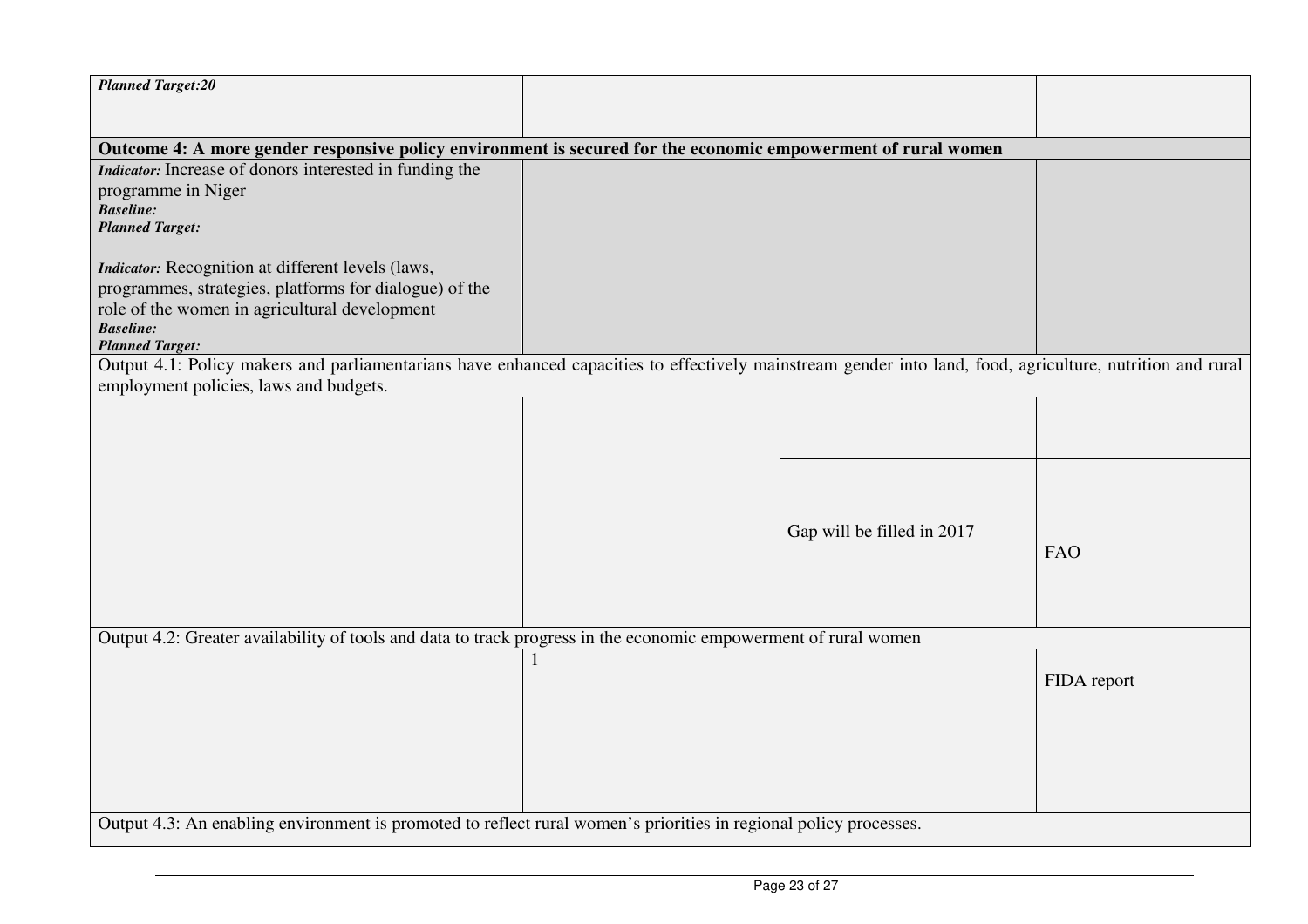| <i>Indicator 4.3.1.</i> Number of mechanisms of regional rural<br>development dialogues involving groups and rural<br>women PO <sub>s</sub> |  |  |
|---------------------------------------------------------------------------------------------------------------------------------------------|--|--|
| <b>Baseline:0</b><br>Planned Target: les deux cadres régionaux+ le cadre national                                                           |  |  |
| Indicator 4.3.2<br>Baseline:                                                                                                                |  |  |
| <b>Planned Target:</b>                                                                                                                      |  |  |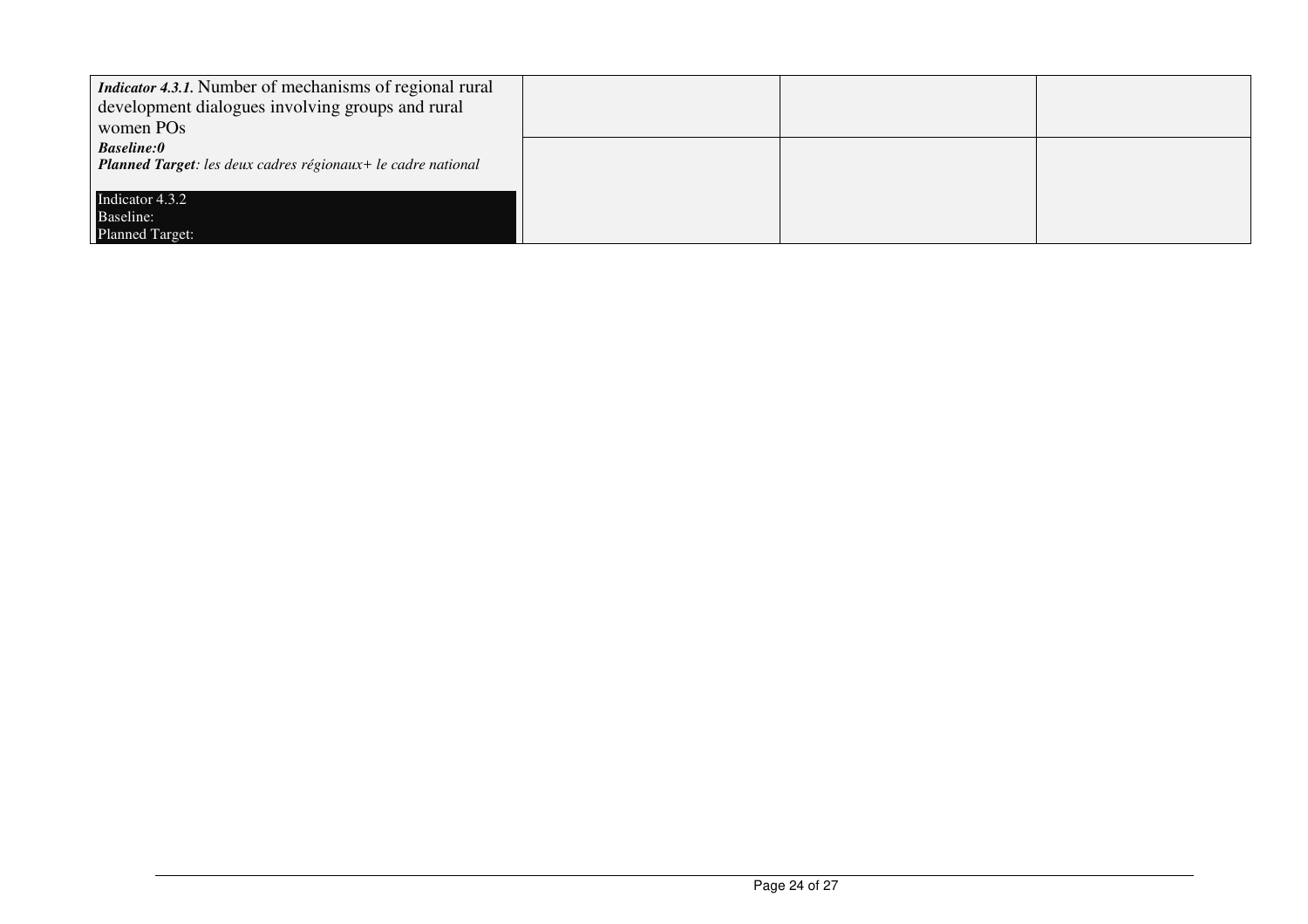# **ii) A Specific Story (See annex)**

# **III. Other Assessments or Evaluations (if applicable)**

FAO is conducting, in collaboration with the University of Niamey, the second KAP to assess the results in terms of nutrition, sanitation, hygiene and breastfeeding; results will be available in March 2017.

# **IV. Programmatic Revisions (if applicable)**

The meetings of the RWEE Technical Working Group provides the opportunity to exchange and take operational decisions on the Joint Programme. Therefore, during the overall process of editing p programme documents, which began in 2015, these were completed in the first three months of 2016. Like other countries, Niger updated its programme document on the basis of the concept note, lessons learned in 2015, and inputs from the National Steering Committee and feedback from the international consultative technical committee. The main modifications regard details about the targeting of beneficiaries, clarification on the durability and sustainability strategy; precision to the alignment to national policies and follow-up assessment.

# **V. Coordination mechanisms**

- a) The coordination mechanism put in place in Niger is organised as follows: **The national Coordinator**  was recruited in February 2015 to coordinate the programme activities, facilitate the sharing of information, ensure synergies among implementation partners and help mobilize resources.
- b) **The Technical Committee** is composed of technical experts from the four United Nations agencies (FAO, IFAD, WFP, UN Women), the Ministry of Agriculture and Livestock; a (female) representative from the Department of rural women's economic empowerment of the Ministry of Women's Promotion and Child Protection, as well as a representative from the High Commission of the 3N Initiative. The tasks and responsibilities of the Technical Committee include: activities and budget planning for the joint programme; ensuring regular monitoring of programme implementation and drawing up recommendations to participants to help achieve objectives. During the first half of 2016, the Technical Committee developed a plan to follow-up on the recommendations of the 2015 annual review and provides follow up. It held regular meetings, at least once a month, as well as *ad hoc* when and if needed (responses to calls for proposals, discussions to identify target villages etc.).

The Technical Committee also carried out two joint monitoring missions, which was also the opportunity to finalise the implementation plan of the 2015 recommendations, in close collaboration with partner NGOs.

- c) **The National Steering Committee** is composed of:
	- Chair: the General Secretary of the Ministry of Agriculture and Livestock;
	- **1st Vice-Chair: Deputy General Secretary of the Ministry of the Women Promotion and the** Children Protection ;
	- <sup>2nd</sup> Vice-Chair: General Secretary of the High Commission of the 3N Initiative.
	- One representative from FAO; one representative from IFAD; one representative from WFP; one representative from UN Women;
	- Two representatives of rural women per municipality.

Its main role is to approve the annual planning for the joint programme budget and activities; to ensure regular monitoring of programme activities and draw up recommendations for their smooth implementation. Ordinary meetings of the National Steering Committee are held annually. The ordinary meeting for 2016 is scheduled for February 2017.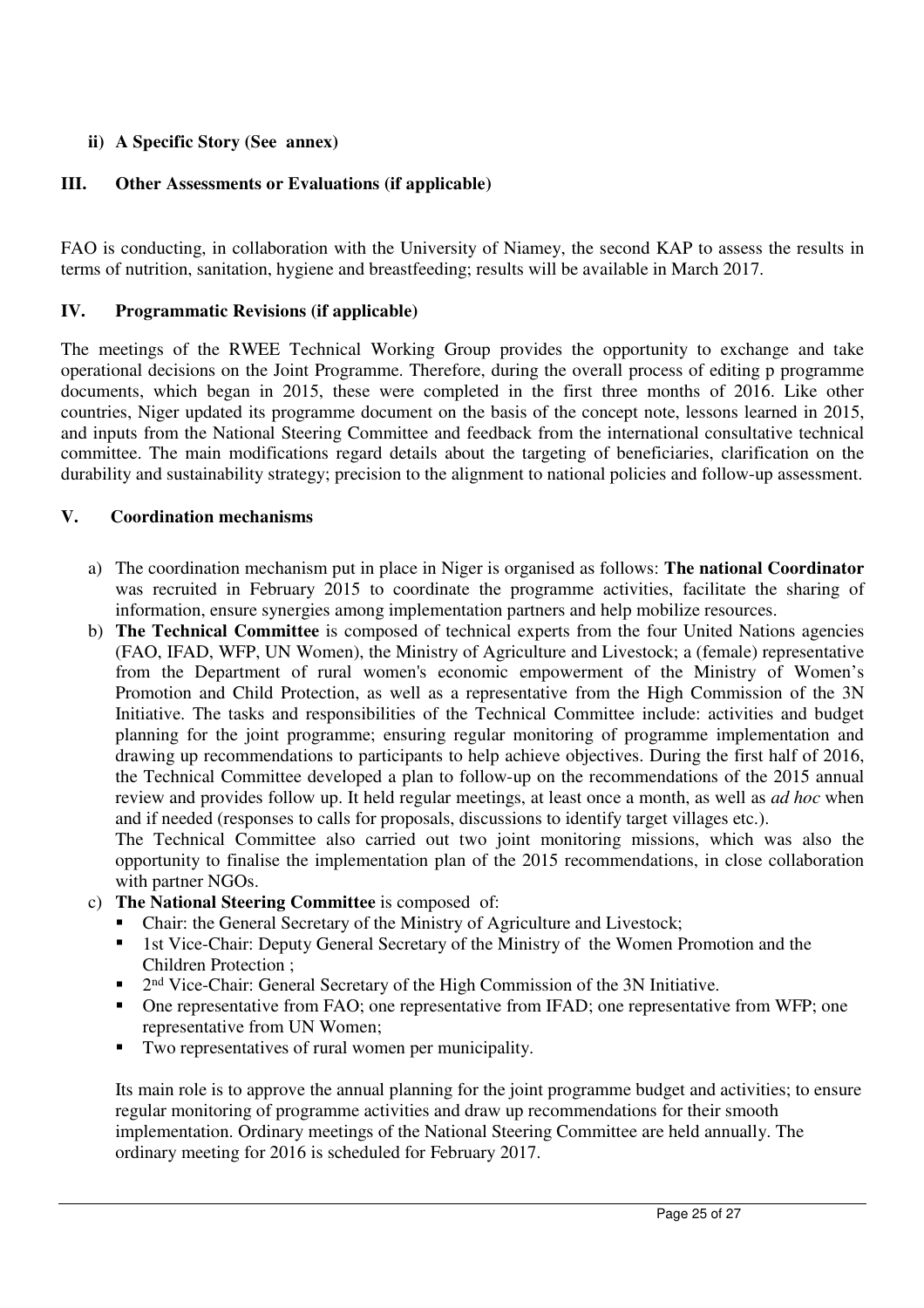- d) **The exchange platform with partner NGOs:** one of the recommendations from the annual review 2015 was to: "*establish a platform for exchange with supporting NGOs*". In order to put this recommendation into practice, it was decided that:
	- The aim of the exchange platform is "to share mutual experiences and promote synergies".
	- The NGOs will also set up a virtual platform for exchange among each other; a mailing list will be created to this end.
	- The NGOs and the coordination team should meet twice a year, in addition to the meeting for the annual review. Following a first meeting held on March 4, 2016, a second was planned for July. One month ahead of the meeting, the partner NGOs will submit ToR to present suggestions/meetings. Partner NGOs unanimously nominated Mr Ibrahim Seybou, coordinator of the NGO "AEDL", as their focal point.

The meeting between the JP RWEE Technical Committee and partners serve to establish a common perspective on the JP's implementation, as well as indicators to measure its success, with the objective of fostering synergies at field level and transferring good quality information*.* 

The programme's logical framework was shared with the NGOs along with the objectives, results, activities and indicators of the JP programme.

Two annual meetings were planned and held in 2016. The first meeting has been used to have the same understanding of the logic of intervention of the spouse programme and its success indicators in order to better cultivate the synergy on the ground and back up information. That's why the logical framework of the programme has been shared. Discussions continued on the improvement of the quality of the reports and the ways to inform qualitative indicators of the programme. It's the second meeting that NGO partners have proposed the workshops at council level which has been incorporated into the implementation

# **VI. Resources**

• Following the International Steering Committee meeting of March 2016, Niger received an additional allocation of US\$700,000**.** 

# **Overview of budget expenditure and contribution of agencies to the programme budget**

The table below shows budget expenditure by agency; the situation at the end of December 2015 has been extracted from the financial report endorsed by the MPTF.

| Participating      | <b>Total recu</b> | <b>Total</b><br>Dépensé | Reliquat en  | Recus en |         |                   | % dépensés<br><b>Total reçu</b><br>en fin 2016 | du Programmeme              | Contribution des agences au budget |
|--------------------|-------------------|-------------------------|--------------|----------|---------|-------------------|------------------------------------------------|-----------------------------|------------------------------------|
| Organization       | jusqu'en<br>2015  | jusqu'en Fin<br>2015    | fin 2015     | 2016     |         | 2015 Contribution |                                                | <b>Contribution</b><br>2016 |                                    |
| <b>FAO</b>         | 475 488           | 273 036                 | 202 452      | 250 000  | 725 488 | 85%               | 2500                                           | 15000                       |                                    |
| <b>IFAD</b>        | 270923            | 30 562                  | 240 361      | 150 000  | 420 923 | 90%               |                                                | 2824                        |                                    |
| <b>UNWOMEN</b>     | 270923            | 178 997.38              | 91<br>925.62 | 150 000  | 420 923 | 81,40%            |                                                | 4500                        |                                    |
| WFP                | 270923            | 15 176                  | 255 747      | 150 000  | 420 923 | 100%              |                                                | 3500                        |                                    |
| <b>Total Niger</b> | 1 288 257         | 376 182                 | 912075       | 700 000  | 1988257 | 89%               | 2500                                           | 25824                       |                                    |

# **Indicate if the Programme mobilized any additional resources or interventions from other partners.**